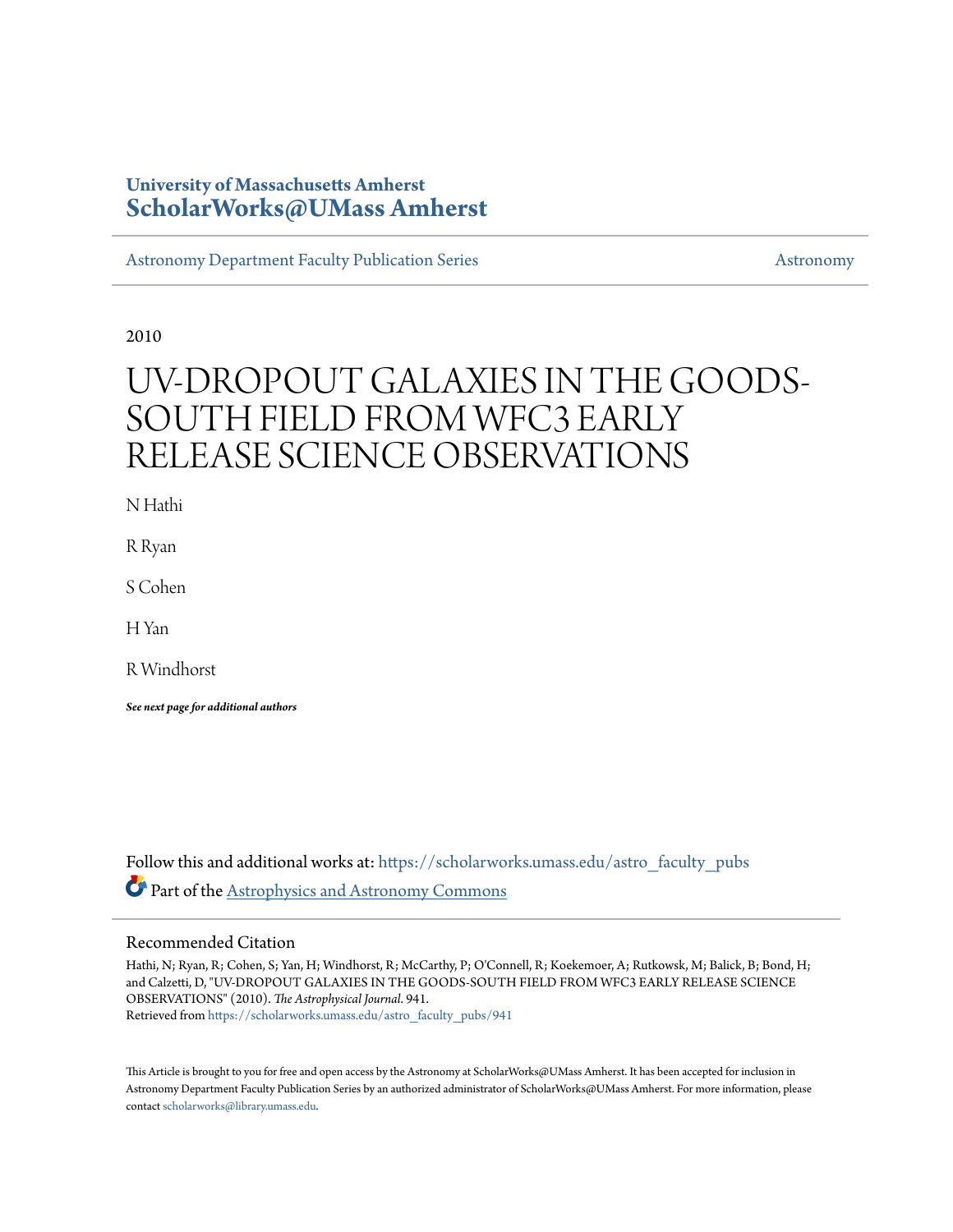#### **Authors**

N Hathi, R Ryan, S Cohen, H Yan, R Windhorst, P McCarthy, R O'Connell, A Koekemoer, M Rutkowsk, B Balick, H Bond, and D Calzetti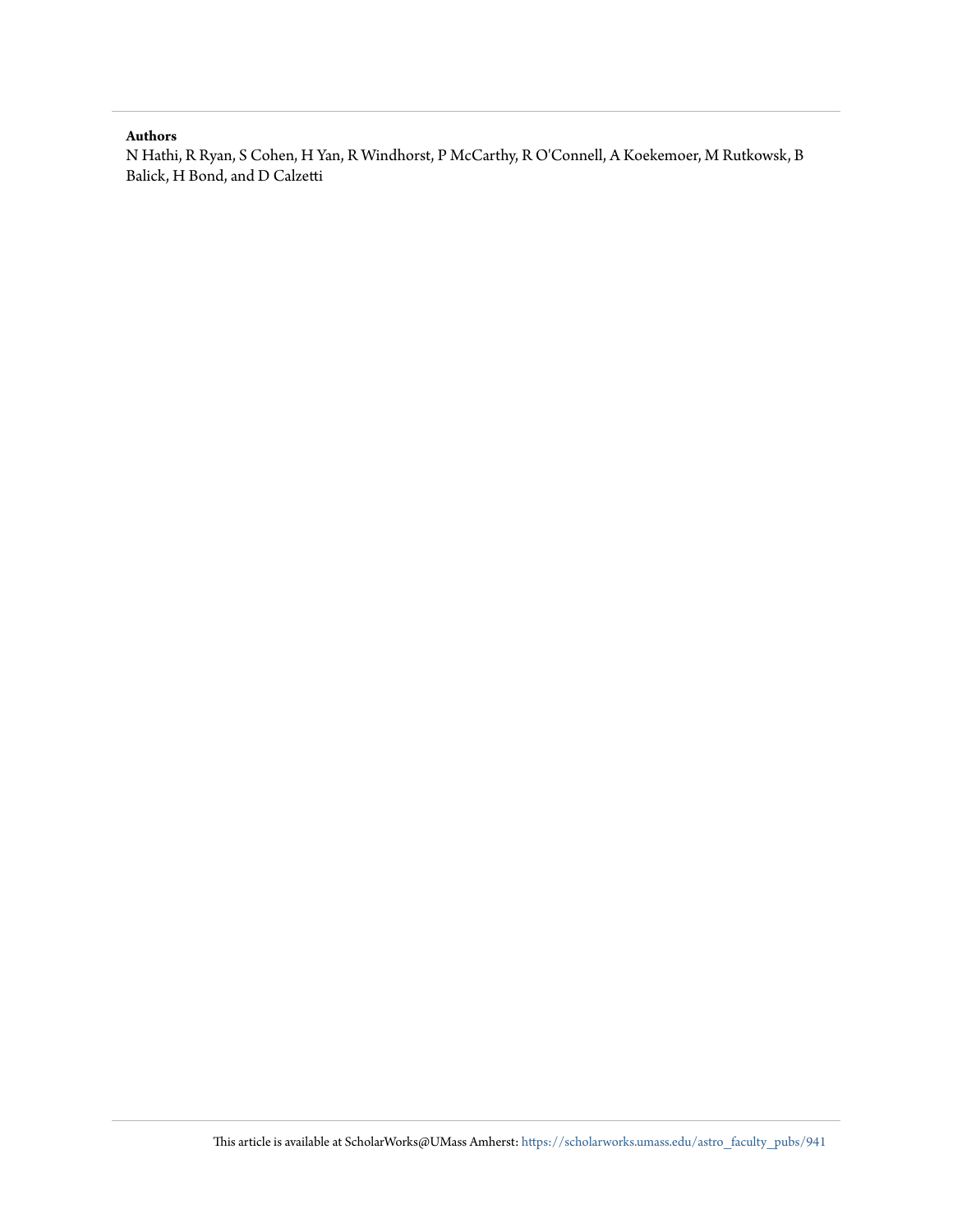# UV-dropout Galaxies in the GOODS-South Field from WFC3 Early Release Science Observations

N. P. Hathi<sup>1</sup>, R. E. Ryan Jr.<sup>2</sup>, S. H. Cohen<sup>3</sup>, H. Yan<sup>4</sup>, R. A. Windhorst<sup>3</sup>, P. J. McCarthy<sup>5</sup>, R. W. O'Connell<sup>6</sup>, A. M. Koekemoer<sup>7</sup>, M. J. Rutkowski<sup>3</sup>, B. Balick<sup>8</sup>, H. E. Bond<sup>7</sup>,

D. Calzetti<sup>9</sup>, M. J. Disney<sup>10</sup>, M. A. Dopita<sup>11</sup>, Jay A. Frogel<sup>12</sup>, D. N. B. Hall<sup>13</sup>,

J. A. Holtzman<sup>14</sup>, R. A. Kimble<sup>15</sup>, F. Paresce<sup>16</sup>, A. Saha<sup>17</sup>, J. I. Silk<sup>18</sup>, J. T. Trauger<sup>19</sup>, A. R. Walker<sup>20</sup>, B. C. Whitmore<sup>7</sup>, and E. T. Young<sup>21</sup>

Nimish.Hathi@ucr.edu

## ABSTRACT

<sup>1</sup>Department of Physics and Astronomy, University of California, Riverside, CA 92521

<sup>2</sup>Department of Physics and Astronomy, University of California, Davis, CA 92616

<sup>3</sup>School of Earth and Space Exploration, Arizona State University, Tempe, AZ 85287-1404

<sup>4</sup>Center for Cosmology and AstroParticle Physics, The Ohio State University, Columbus, OH 43210

<sup>5</sup>Observatories of the Carnegie Institute of Washington, Pasadena, CA 91101, USA

<sup>6</sup>Department of Astronomy, University of Virginia, Charlottesville, VA 22904-4325

<sup>7</sup>Space Telescope Science Institute, Baltimore, MD 21218

<sup>8</sup>Department of Astronomy, University of Washington, Seattle, WA 98195-1580

<sup>9</sup>Department of Astronomy, University of Massachusetts, Amherst, MA 01003

<sup>10</sup>School of Physics and Astronomy, Cardiff University, Cardiff CF24 3AA, United Kingdom

<sup>&</sup>lt;sup>11</sup> Research School of Astronomy & Astrophysics, The Australian National University, ACT 2611, Australia

 $12$ Association of Universities for Research in Astronomy, Washington, DC 20005

<sup>&</sup>lt;sup>13</sup>Institute for Astronomy, University of Hawaii, Honolulu, HI 96822

<sup>14</sup>Department of Astronomy, New Mexico State University, Las Cruces, NM 88003

<sup>15</sup>NASA–Goddard Space Flight Center, Greenbelt, MD 20771

<sup>&</sup>lt;sup>16</sup>Istituto di Astrofisica Spaziale e Fisica Cosmica, INAF, Via Gobetti 101, 40129 Bologna, Italy

<sup>17</sup>National Optical Astronomy Observatories, Tucson, AZ 85726-6732

<sup>&</sup>lt;sup>18</sup>Department of Physics, University of Oxford, Oxford OX1 3PU, United Kingdom

<sup>19</sup>NASA–Jet Propulsion Laboratory, Pasadena, CA 91109

<sup>20</sup>Cerro Tololo Inter-American Observatory, La Serena, Chile

<sup>21</sup>NASA–Ames Research Center, Moffett Field, CA 94035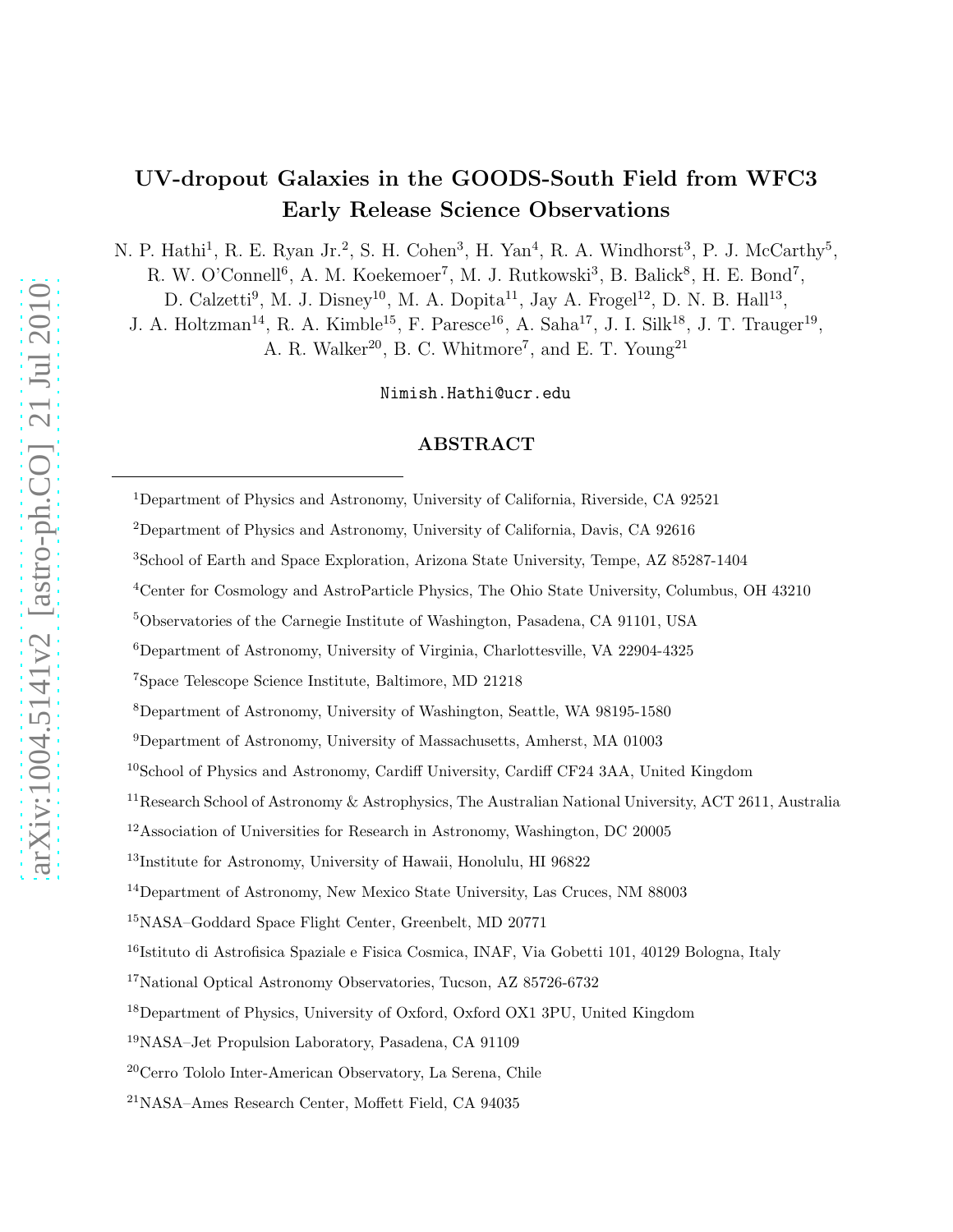We combine new high sensitivity ultraviolet (UV) imaging from the Wide Field Camera 3 (WFC3) on the Hubble Space Telescope (HST) with existing deep HST/Advanced Camera for Surveys (ACS) optical images from the Great Observatories Origins Deep Survey (GOODS) program to identify UV-dropouts, which are Lyman break galaxy (LBG) candidates at  $z \approx 1-3$ . These new HST/WFC3 observations were taken over 50 arcmin<sup>2</sup> in the GOODS-South field as a part of the Early Release Science program. The uniqueness of these new UV data is that they are observed in 3 UV/optical (WFC3 UVIS) channel filters (F225W, F275W and F336W), which allows us to identify three different sets of UVdropout samples. We apply Lyman break dropout selection criteria to identify F225W-, F275W- and F336W-dropouts, which are  $z \approx 1.7, 2.1$  and 2.7 LBG candidates, respectively. We use multi-wavelength imaging combined with available spectroscopic and photometric redshifts to carefully access the validity of our UV-dropout candidates. Our results are as follows: (1) these WFC3 UVIS filters are very reliable in selecting LBGs with  $z \approx 2.0$ , which helps to reduce the gap between the well studied  $z \gtrsim 3$  and  $z \sim 0$  regimes; (2) the combined number counts with average redshift  $z \approx 2.2$  agrees very well with the observed change in the surface densities as a function of redshift when compared with the higher redshift LBG samples; and (3) the best-fit Schechter function parameters from the rest-frame UV luminosity functions at three different redshifts fit very well with the evolutionary trend of the characteristic absolute magnitude,  $M^*$ , and the faint-end slope,  $\alpha$ , as a function of redshift. This is the first study to illustrate the usefulness of the WFC3 UVIS channel observations to select  $z \lesssim 3$  LBGs. The addition of the new WFC3 on the HST has made it possible to uniformly select LBGs from  $z \approx 1$  to  $z \approx 9$ , and significantly enhance our understanding of these galaxies using HST sensitivity and resolution.

*Subject headings:* galaxies: high redshift — galaxies:luminosity function, mass function — galaxies:evolution

### 1. Introduction

The Lyman break 'dropout' technique was first applied to select Lyman break galaxies (LBGs) at  $z \approx 3$  [\(Guhathakurta et al. 1990](#page-16-0); [Steidel et al. 1996,](#page-17-0) [1999\)](#page-17-1), and since then it has been extensively used to select LBG candidates at  $z \approx 3-9$  (e.g., [Sawicki & Thompson 2006;](#page-17-2) [Bouwens et al. 2007;](#page-16-1) [Reddy et al. 2008](#page-17-3); [Rafelski et al. 2009;](#page-17-4) [Oesch](#page-17-5) et al. [2010;](#page-17-5) [Bunker et al.](#page-16-2) [2010;](#page-16-2) [Yan et al. 2010\)](#page-17-6). This dropout technique has generated large samples of star-bursting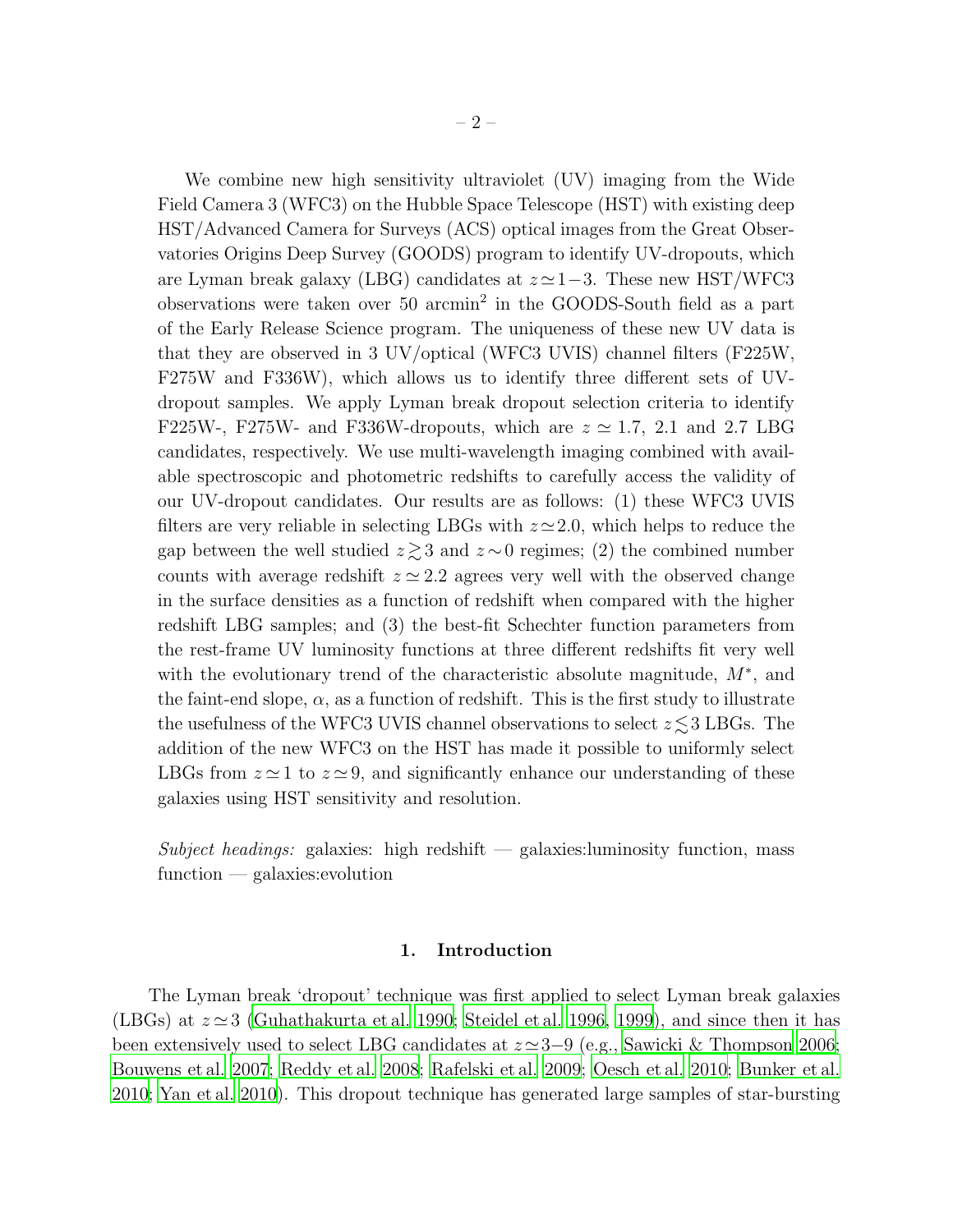galaxy candidates at  $z \approx 3-9$ , but there is only one major study [\(Ly et al. 2009](#page-17-7)) that investigates LBGs at  $z \approx 1-3$  based on dropout selection criteria. The primary reason for this is that we need highly sensitive space-based cameras to observe the mid- to nearultraviolet (UV) wavelengths required to select LBGs at  $z \approx 1-3$ . The new Wide Field Camera 3 (WFC3) on the refurbished Hubble Space Telescope (HST) with its superior sensitivity — compared to the Wide-Field Planetary Camera 2 (WFPC2) or the Galaxy Evolution Explorer (GALEX) — and filters below the atmospheric cut-off wavelength (e.g., F225W and F275W), allows us to photometrically identify and study lower redshift  $(z \approx 1-3)$ LBGs. The improved sensitivity/depth allows us to probe the lower luminosity systems at these redshifts.

There are two important reasons to understand these LBGs. First, to study the star formation properties of these LBGs, because they are at redshifts corresponding to the peak epoch of the global star formation rate (e.g., [Ly et al. 2009;](#page-17-7) [Bouwens et al. 2010a](#page-16-3)[,b;](#page-16-4) [Yan et al. 2010\)](#page-17-6), and, secondly, they are likely lower redshift analogs of the high redshift  $LBGs$  — because of the similar dropout selection at all redshifts — whose understanding will help shed light on the process of reionization in the early Universe (e.g., Labbé et al. [2010;](#page-17-8) [Stark et al. 2010;](#page-17-9) [Yan et al. 2010](#page-17-6)). The major advantage of identifying and studying various properties — including star formation properties — of lower redshift LBGs is that these LBGs can be investigated in rest-frame UV *as well as* rest-frame optical filters. The high redshift LBGs have very little information on their rest-frame *optical* properties, so a detailed understanding of lower redshift LBGs is very important to get insight into the physical and morphological nature of high redshift LBGs.

The new UV observations of the WFC3 Science Oversight Committee (SOC) Early Release Science extragalactic program (PID: 11359, PI: O'Connell; hereafter "ERS2"), covers approximately 50 arcmin<sup>2</sup> in the north-western part of the Great Observatories Origins Deep Survey (GOODS; [Giavalisco et al. 2004a\)](#page-16-5) South field. Here we use the high sensitivity of the new WFC3 UVIS channel data, along with existing deep optical data obtained with the Advanced Camera for Surveys (ACS) as part of the GOODS program, to search for LBG candidates at  $z \approx 1-3$ . We use dropout color selection criteria based on color-color plots, obtained with the WFC3 UVIS and ACS filters to find three unique sets of UV dropouts — F225W-dropouts, F275W-dropouts and F336W-dropouts — which are LBG candidates at  $z \approx 1.7$ , 2.1 and 2.7, respectively (as shown in Figure [1\)](#page-18-0).

This paper is organized as follows: In  $\S 2$  $\S 2$  we summarize the WFC3 ERS2 observations, and in § [2.1](#page-6-0) we discuss the selection, and in § [2.2](#page-9-0) the reliability of our color selected  $z \approx 1-3$ LBG sample. In  $\S$  [3](#page-10-0) we discuss the data analysis, which includes measuring their number counts and surface density  $(\S 3.1)$  $(\S 3.1)$ , and compare these with other surveys at higher redshifts,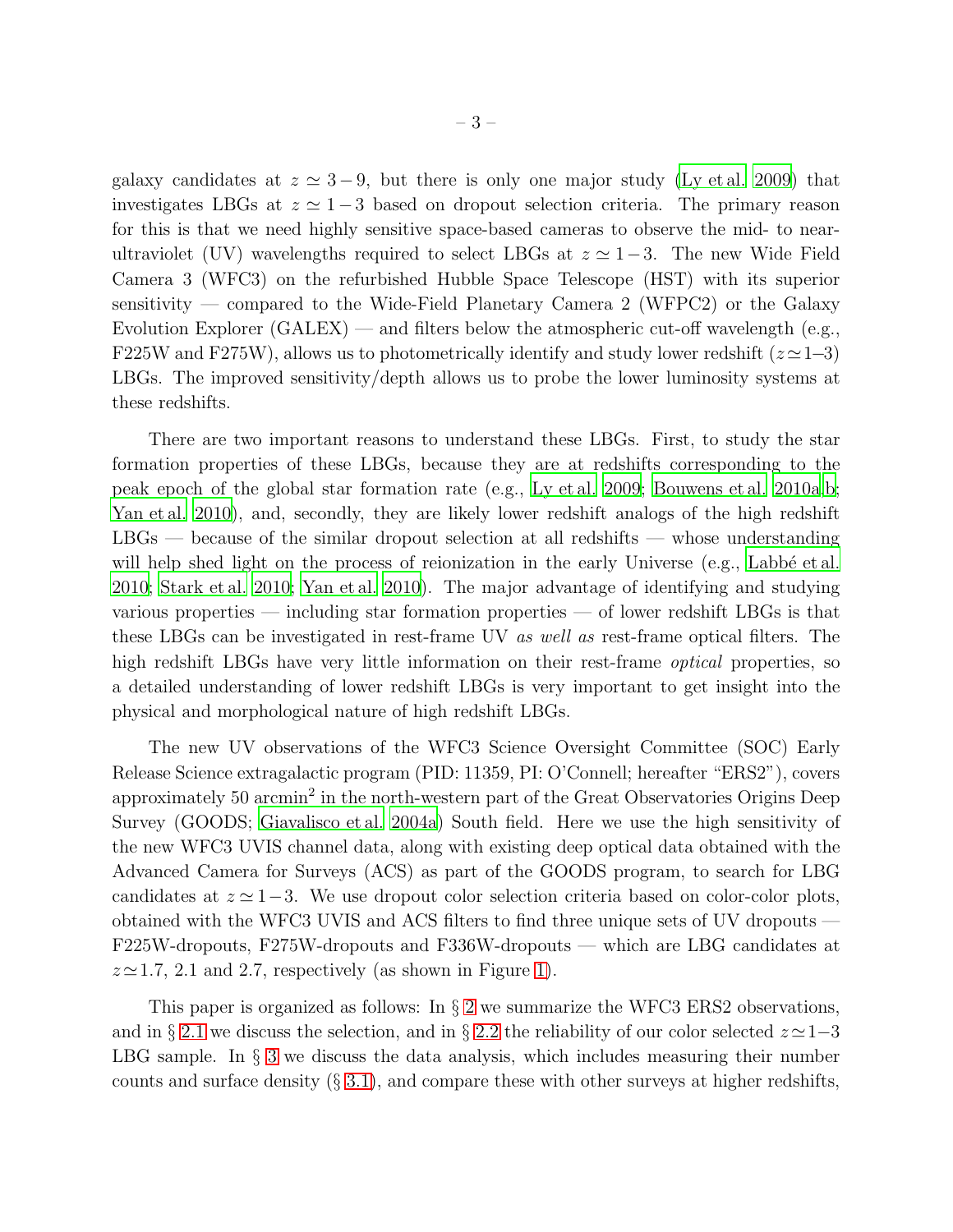and estimate rest-frame UV luminosity functions  $(\S 3.2)$  $(\S 3.2)$  for these samples. In  $\S 4$  $\S 4$  we conclude with a summary of our results.

In the remaining sections of this paper we refer to the HST/WFC3 F225W, F275W, F336W, filters as  $U_{225}$ ,  $U_{275}$ ,  $U_{336}$ , and HST/ACS F435W, F606W, F775W, F850LP filters as B435, V606, i775, z850, respectively, for convenience. We assume a *Wilkinson Microwave Anisotropy Probe* (WMAP) cosmology with  $\Omega_m = 0.274$ ,  $\Omega_{\Lambda} = 0.726$  and  $H_0 = 70.5$  km s<sup>-1</sup> Mpc<sup>-1</sup>, in accord with the 5 year WMAP estimates of [Komatsu et al. \(2009\)](#page-16-6). This corresponds to a look-back time of 10.37 Gyr at  $z \approx 2$ . Magnitudes are given in the AB<sub>v</sub> system [\(Oke & Gunn](#page-17-10) [1983\)](#page-17-10).

#### 2. Observations

<span id="page-5-0"></span>The WFC3 ERS2 observations were done in both the UVIS (with a FOV of 7.30 arcmin<sup>2</sup>) and the IR (with a FOV of 4.65 arcmin<sup>2</sup>) channels. Details of these observations are described in [Windhorst et al. \(2010](#page-17-11)). Here we briefly summarize the UV imaging observations. The WFC3 ERS2 UV observations were done in three broad-band filters  $U_{225}$ ,  $U_{275}$  and  $U_{336}$ , whose total throughput curves are shown in Figure [1.](#page-18-0) The ERS2 field covers the northwestern ∼50 arcmin<sup>2</sup> of the GOODS-South field, and was observed in 8 pointings with a  $2\times4$  grid pattern during September-October 2009. The  $U_{225}$  and  $U_{275}$  filters were observed for 2 orbits per pointing, while the  $U_{336}$  filter was observed for 1 orbit per pointing, for a total of 40 orbits over the full ERS2 field. The raw images were processed through the CALWF3 task (using the latest version as of December 1, 2009) included in the STSDAS package (version 3.11), and the latest reference files from the STScI. The flat-fielded images were then aligned and drizzled using MULTIDRIZZLE [\(Koekemoer et al. 2002\)](#page-16-7) onto the same grid as the GOODS-South  $v2.0<sup>1</sup>$  $v2.0<sup>1</sup>$  $v2.0<sup>1</sup>$  ACS data, which were rebinned to a pixel size of 0.09<sup> $\prime\prime$ </sup>. The final UV image mosaics have a pixel scale of  $0.09''$  — to match the WFC3 IR image mosaics — in all filters, and cover  $\sim 50$  arcmin<sup>2</sup> area in the GOODS-South field.

The combination of the three WFC3 UV filters and the four ACS optical filters provide excellent capability of selecting galaxies at  $z \approx 1-3$ , using the dropout technique to detect the Lyman-break signature that occurs at a rest-frame wavelength of  $912 \text{ Å}$  [\(Madau 1995](#page-17-12)). Figure [1](#page-18-0) shows the locations of the rest-frame 912 Å Lyman break at various redshifts. It is clear that three WFC3 UVIS filters, along with the ACS  $B_{435}$ - and  $V_{606}$ -bands are very useful in identifying LBG candidates at  $z \approx 1-3$ . We performed matched-aperture photometry by running the SExtractor [\(Bertin & Arnouts 1996\)](#page-16-8) algorithm in the dual-image mode with the

<span id="page-5-1"></span><sup>1</sup>http://archive.stsci.edu/pub/hlsp/goods/v2/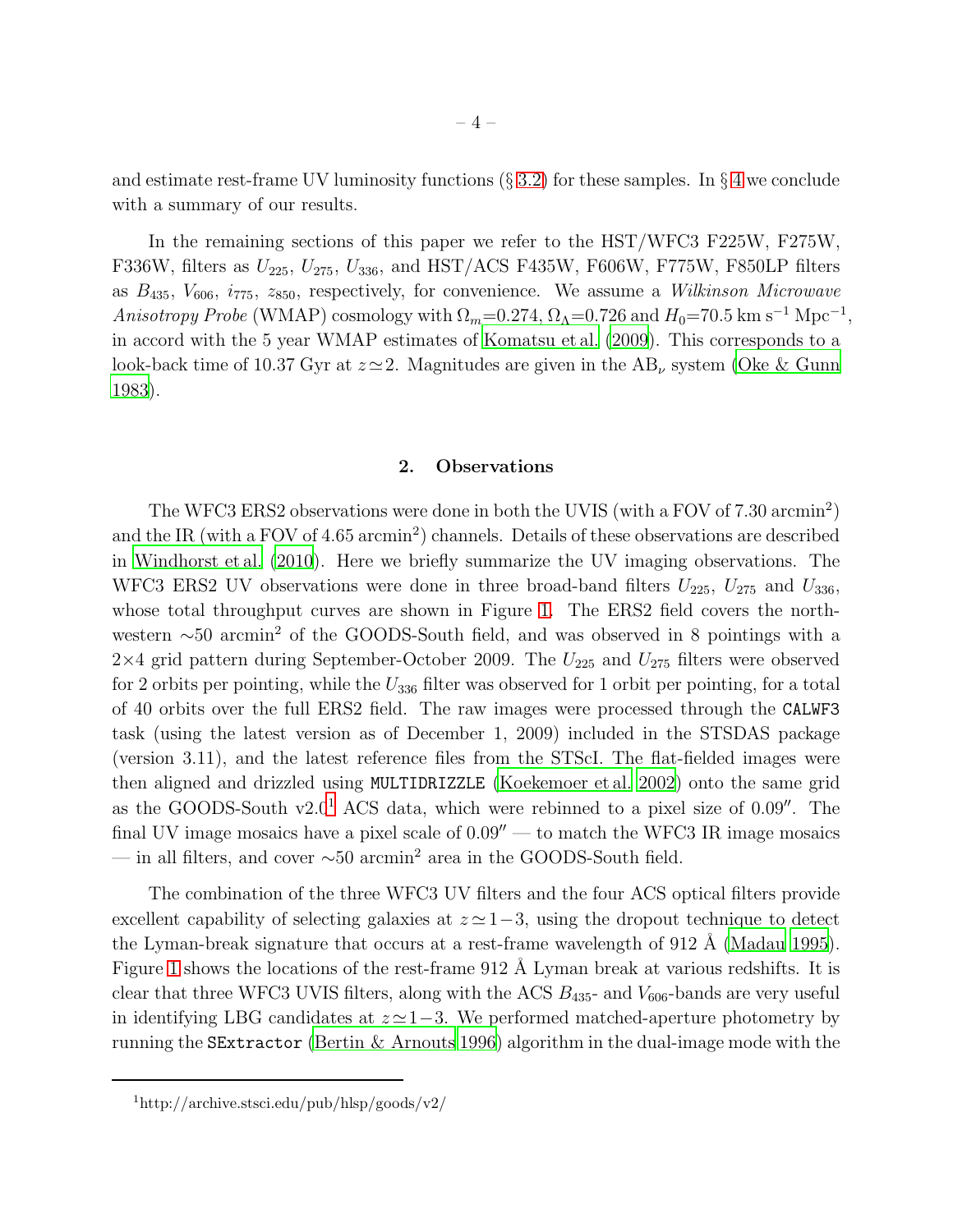corresponding RMS maps. The RMS maps were derived from the MULTIDRIZZLE generated weight maps, following the procedure discussed in [Dickinson et al. \(2004\)](#page-16-9). We have measured the 10- $\sigma$  point source detection limits in a 0.2<sup>"</sup> aperture as 26.0, 26.1 and 25.7 AB-mag in  $U_{225}$ ,  $U_{275}$  and  $U_{336}$ , respectively. We constructed three separate catalogs by using the three separate images  $(U_{275}, U_{336}, B_{435})$  as detection images. These catalogs are referred as the  $U_{275}$ -based,  $U_{336}$ -based and  $B_{435}$ -based catalogs. We used the WFC3 in-flight photometric zeropoints (24.06, 24.14, 24.64 AB-mag for  $U_{225}$ ,  $U_{275}$  &  $U_{336}$ ; [Kalirai et al. 2009\)](#page-16-10) obtained from STScI website<sup>[2](#page-17-13)</sup>.

#### 2.1. Color Selection

<span id="page-6-0"></span>Our initial selection of UV dropouts is based on dropout color criteria obtained from the stellar population models of [Bruzual & Charlot \(2003,](#page-16-11) BC03). The top three panels of Figure [2](#page-19-0) shows the BC03 star-forming galaxy models for three dropout samples with  $E(B-V) = 0, 0.15, 0.30$  mag (solid black lines), expected colors of stars (black dots) from [Pickles \(1998](#page-17-14)), and tracks of low-redshift ellipticals (gray lines) from [Kinney et al. \(1996\)](#page-16-12) and [Coleman et al. \(1980\)](#page-16-13). The gray shaded region in top panels is our selection region. Though Galactic stars clearly land in the selection region in Figure [2,](#page-19-0) these are easily removed by simple morphological criteria, as in [Windhorst et al. \(2010](#page-17-11)). We have applied the [Madau](#page-17-12) [\(1995\)](#page-17-12) prescription to estimate IGM attenuation for proper comparison with other studies. We also checked how BC03 tracks are affected by applying the Madau prescription only to galaxies at  $z > 2.5$  (i.e. no IGM attenuation below  $z < 2.5$ ), and only to galaxies at  $z > 1.0$ , to see the effects of fluctuations in IGM attenuation. We find that our adopted selection criteria will still be able to pick-up star-forming galaxies with  $E(B-V) < 0.3$ . The selection criteria adopted here are similar to the criteria used to identify LBG candidates at  $z \approx 3-8$ (e.g., [Steidel et al. 1996;](#page-17-0) [Giavalisco et al. 2004b;](#page-16-14) [Bouwens et al. 2010a](#page-16-3)[,b;](#page-16-4) [Yan et al. 2010\)](#page-17-6). We use  $U_{275}$ -based catalogs to select  $U_{225}$ -dropouts using  $(U_{225} - U_{275})$  vs.  $(U_{275} - U_{336})$  color-color space, as shown in the bottom leftmost panel of Figure [2.](#page-19-0) For  $U_{225}$ -band dropouts, we require:

$$
\begin{cases}\n(U_{225} - U_{275}) > 1.3 \text{ mag and } U_{275} \le 26.5 \text{ mag} \\
\text{and } (U_{275} - U_{336}) < 1.2 \text{ mag} \\
\text{and } (U_{275} - U_{336}) > -0.2 \text{ mag} \\
\text{and } (U_{225} - U_{275}) > 0.35 + [1.3 \times (U_{275} - U_{336})] \text{ mag} \\
\text{and } (U_{336} - B_{435}) > -0.5, [S/N(U_{275})] > 3, [S/N(U_{225})] < 3\n\end{cases}
$$

<sup>&</sup>lt;sup>2</sup>zeropoints were made public in September 2009: [http://www.stsci.edu/hst/wfc3/phot](http://www.stsci.edu/hst/wfc3/phot_zp_lbn/)\_zp\_lbn/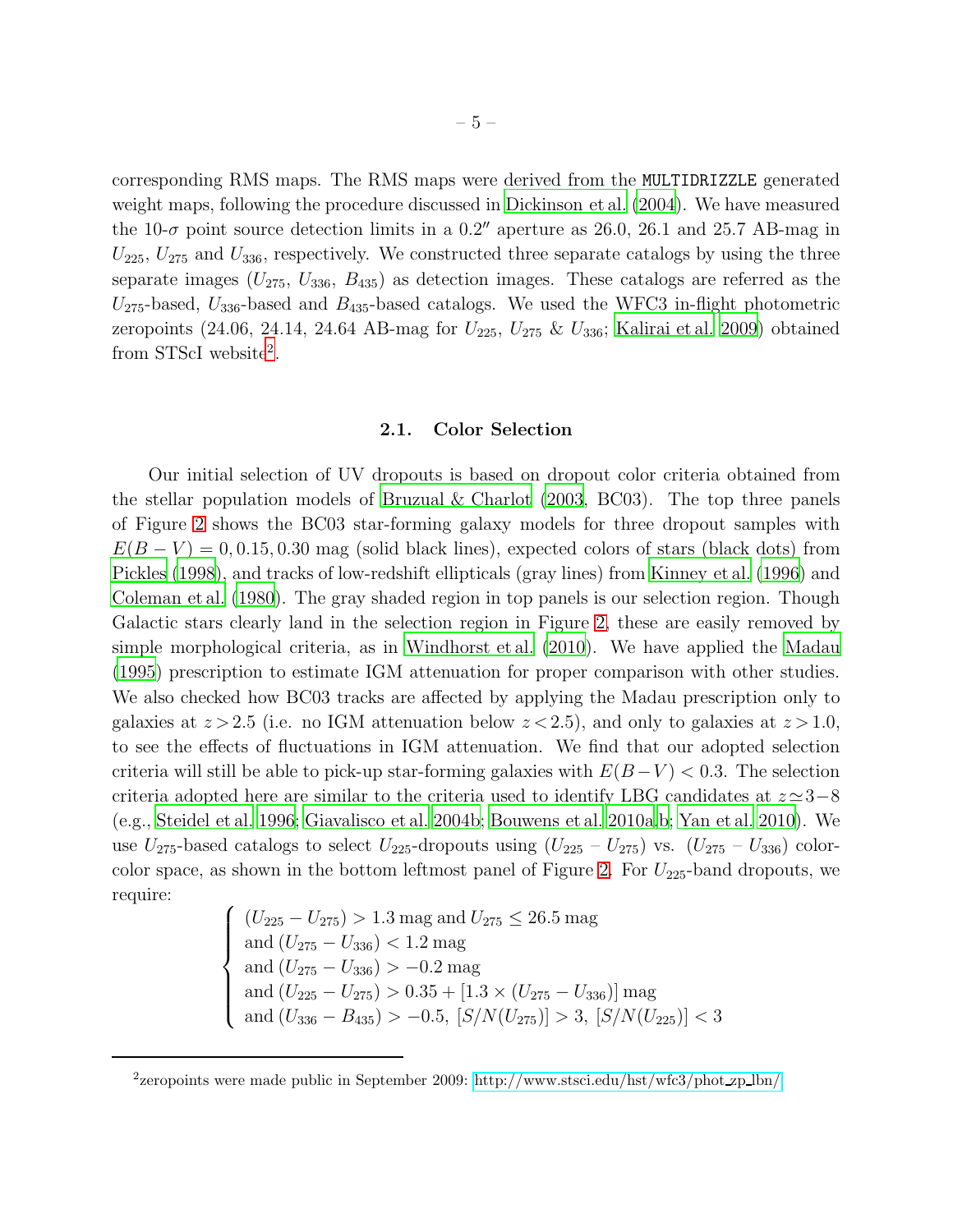Here, the  $S/N$  is defined as 1.0857 divided by the **SExtractor** error in the total magnitude. The SExtractor magnitude uncertainties are estimated from carefully constructed RMS maps that account for correlated pixel noise and hence, gives better estimate of the noise. Details of the WFC3 data reduction process are given in [Windhorst et al. \(2010](#page-17-11)). We require  $(U_{225} - U_{275}) > 1.3$  mag, which is redder than what we have applied for other dropouts, because there is no bluer filter available than  $U_{225}$  to confirm that these dropouts are undetected at wavelengths bluer than rest-frame 912 A. We have also applied the additional criterion  $(U_{336} - B_{435}) > -0.5$  mag to eliminate the possibility of selecting spurious candidates, since this color-color space is based only on three UV filters, and it is required that LBG candidates be detected and are bright enough in the  $B_{435}$ -band. The  $B_{435}$ -band is about  $\sim$ 2–2.5 mag deeper than the  $U_{336}$ -band, so a simple  $S/N$  ( $B_{435}$ ) > 3 cut cannot be used, because we would still pick-up very faint objects in  $B_{435}$ -band. There are 106 objects inside the selection region. We find a total of 70 LBG candidates  $(U_{225}$ -dropouts) based on these selection criteria. After visually checking each candidate using the 10-band (3 WFC3 UV, 4 ACS optical and 3 WFC3 IR) HST imaging from the ERS2 GOODS observations, we eliminated 4 candidates from our sample as spurious (due to their closeness to a bright object or a probable faint stellar diffraction spike). This examination leaves us with 66  $U_{225}$ -dropouts.

Similarly, we use  $U_{336}$ -based catalogs to select  $U_{275}$ -dropouts using  $(U_{275} - U_{336})$  vs.  $(U_{336}$  $-B_{435}$ ) color-color space as shown in the bottom middle panel of Figure [2.](#page-19-0) For  $U_{275}$ -band dropouts, we require:

$$
\begin{cases}\n(U_{275} - U_{336}) > 1.0 \text{ mag and } U_{336} \leq 26.5 \text{ mag} \\
\text{and } (U_{336} - B_{435}) < 1.2 \text{ mag} \\
\text{and } (U_{336} - B_{435}) > -0.2 \text{ mag} \\
\text{and } (U_{275} - U_{336}) > 0.35 + [1.3 \times (U_{336} - B_{435})] \text{ mag} \\
\text{and } [S/N(U_{336})] > 3, [S/N(U_{275})] < 3, [S/N(U_{225})] < 1\n\end{cases}
$$

There are 223 objects inside the selection region. We find a total of 153 LBG candidates  $(U_{275}$ -dropouts) based on these selection criteria. After visual examination, we eliminated 2 candidates from our sample as spurious, because of their proximity to a brighter object. Therefore, our core sample contains 151  $U_{275}$ -dropouts.

Finally, we use  $B_{435}$ -based catalogs to select  $U_{336}$ -dropouts using  $(U_{336} - B_{435})$  vs.  $(B_{435})$  $-V_{606}$ ) color-color space as shown in the bottom rightmost panel of Figure [2.](#page-19-0) For  $U_{336}$ -band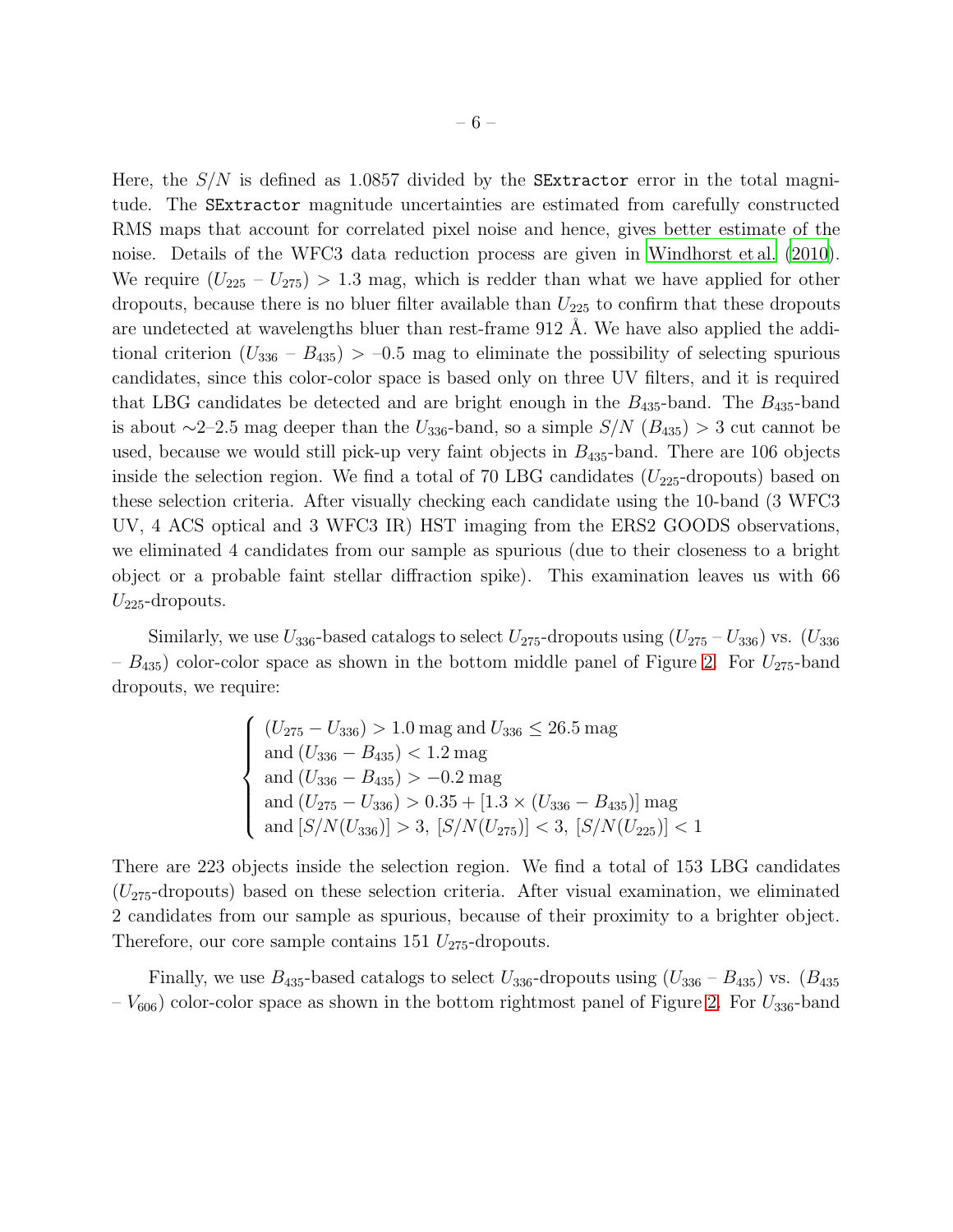dropouts, the following color selection was applied:

$$
\begin{cases}\n(U_{336} - B_{435}) > 0.8 \text{ mag and } B_{435} \leq 26.5 \text{ mag} \\
\text{and } (B_{435} - V_{606}) < 1.2 \text{ mag} \\
\text{and } (B_{435} - V_{606}) > -0.2 \text{ mag} \\
\text{and } (U_{336} - B_{435}) > 0.35 + [1.3 \times (B_{435} - V_{606})] \text{ mag} \\
\text{and } [S/N(B_{435})] > 3, [S/N(U_{336})] < 3, [S/N(U_{275})] < 1, [S/N(U_{225})] < 1\n\end{cases}
$$

We require  $(U_{336} - B_{435}) > 0.8$  mag, which is bluer than what we have applied for other dropouts, because we have two bands bluer than  $U_{336}$  to confirm that these dropouts are not detected  $(S/N < 1)$  at wavelengths bluer than rest-frame 912 Å. There are 1156 objects inside the selection region. We find a total of 260 LBG candidates  $(U_{336}$ -dropouts) based on the above mentioned selection criteria. After visually checking each candidate, we eliminated 4 spurious candidates (same reason as discussed before for other dropout candidates). The final sample consists of 256  $U_{336}$ -dropouts.

The gray data points in the bottom panels of Figure [2](#page-19-0) shows *all* the sources in our catalogs that are not selected as LBG candidates. Those that fall within our selection regions were excluded from our candidate samples mainly because of our low  $S/N$  cuts ( $\lt 1$ ) in the bluer bands and the hard magnitude limit  $( $26.5 \text{ mag}$ )$  in the selection band. The primary reason for this is the varying depth of these filters. The  $B_{435}$  is much deeper than  $U_{336}$ , so when we select  $U_{336}$ -dropouts with  $B_{435} < 26.5$  mag, we are not selecting galaxies fainter than 26.5 mag in  $B_{435}$ . We cannot conclusively say whether these faint galaxies are LBG candidates or not because of the shallower  $U_{336}$  images. Similarly,  $U_{225}$  and  $U_{275}$ are slightly deeper than  $U_{336}$ , so while selecting the  $U_{275}$ - or  $U_{336}$ -dropouts, our selection criteria of  $S/N < 1$  in the bluer bands still keeps some faint objects (with  $S/N > 1$ ) in the selection region which are not selected as dropouts. Therefore, the varying depth between filters, combined with our magnitude and  $S/N$  cuts, are responsible for objects in the selection region that are not selected as LBG candidates. Overall, our selection is conservative, because of these constraints.

There are a few compact objects in our selected samples, but when we visually check these objects in the 10-band HST imaging, and compare with the more robustly selected star catalog of [Windhorst et al. \(2010\)](#page-17-11), we cannot confirm any stars. [Windhorst et al. \(2010\)](#page-17-11) gives a detailed discussion of the star-galaxy separation procedure used for the ERS2 data, and confirms that within our sample magnitude range (24–26.5 mag) there are practically no stars in the UV bands, and very few in the B-band. There could be a weak AGN in some of these galaxies, which we will investigate in our future paper on stellar populations and spectral analysis of these LBGs.

Figure [3](#page-20-0) shows three example images of color selected UV-dropouts whose redshifts are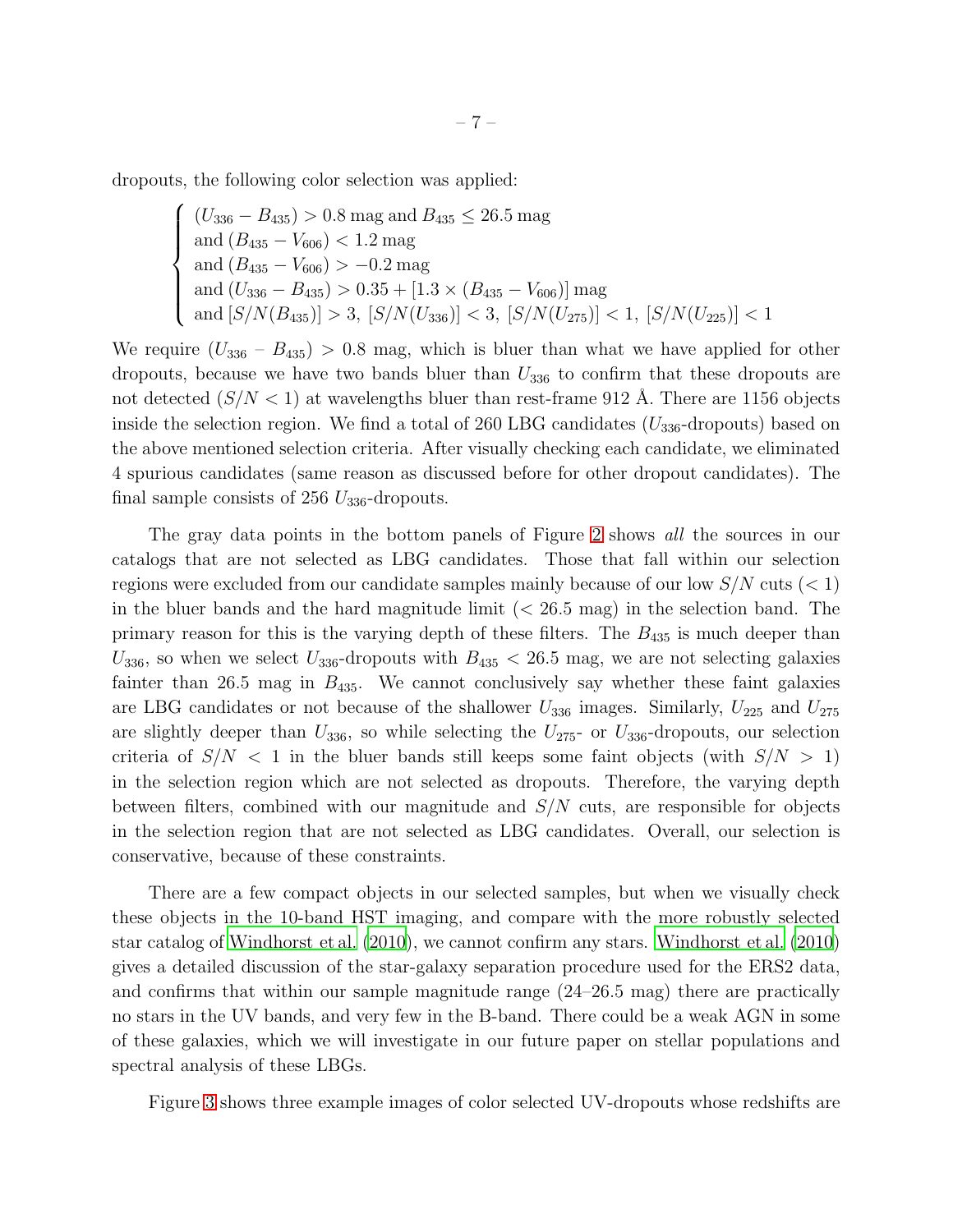confirmed by ground-based spectroscopy (see next section). These examples are shown here in the 10-band HST imaging obtained from ERS2 observations. The final sample consists of 66  $U_{225}$ , 151  $U_{275}$  and 256  $U_{336}$ -dropouts. There is one object overlapping between  $U_{225}$  and  $U_{275}$ -dropout samples, while seven objects are in common between  $U_{275}$ - and  $U_{336}$ -dropout samples.

#### 2.2. Reliability of Color Selection

<span id="page-9-0"></span>In order to test reliability of our color selection, we compare our dropout samples with spectroscopic redshifts from the Very Large Telescope (VLT; e.g., [Grazian et al. 2006;](#page-16-15) [Wuyts et al. 2008](#page-17-15); [Vanzella et al. 2008](#page-17-16); [Balestra et al. 2010\)](#page-16-16) and with the 10-band (3 WFC3 UV, 4 ACS optical and 3 WFC3 IR) photometric redshifts obtained from our ERS2 observations (Cohen et al. 2010, in prep). When we match our dropout catalogs with these redshift catalogs, we find that ∼80% of our dropouts have photometric redshifts, but only ∼30% have spectroscopic redshifts. Though photometric redshifts are from the same ERS2 dataset, we don't have 100% matching catalogs. The ERS2 photometric redshifts are based on the  $H_{160}$ -band selected catalogs, and the WFC3 IR channel covers a smaller area than the WFC3 UVIS or ACS/WFC cameras, which were used here to identify these UV dropouts. The most likely reason for the low number of spectroscopic confirmations is the 'redshift desert'. The galaxies in this redshift range  $(1 \leq z \leq 3)$  are difficult to identify via groundbased spectroscopy, because of the lack of strong features in  $4500-9000$  Å range, where most spectrographs on large telescopes are optimized.

Figure [4](#page-21-0) shows the redshift distributions of the dropout LBG candidates — three dropout samples are shown in three separate panels — with spectroscopic and photometric redshifts. The hashed (solid gray) histogram and solid (dot-dash) curve shows the distribution and the best Gaussian fit to the number of LBG candidates with photometric (spectroscopic) redshifts. Table [1](#page-25-0) lists the number of dropouts with spectroscopic/photometric redshifts and their average redshifts obtained from the distributions in Figure [4.](#page-21-0)

Figure [4](#page-21-0) shows that based on these available redshifts, our dropout selection is very reliable, and that WFC3 UV filters provide a very efficient way to select LBGs at  $z \approx 1-3$ . Spectroscopic redshifts are only available for ∼30% of our dropout galaxies, and have on average — ∼6% outliers or low-z interlopers (∼5% for  $U_{225}$ -, ∼5% for  $U_{275}$ - and ∼9% for  $U_{336}$ -dropouts). The outliers are defined as any object at  $z \lesssim 1$ . The ERS2 photometric redshifts are available for  $~\sim 80\%$  of our dropouts and have — on average —  $~\sim 12\%$  outliers with the most ( $\sim$ 15%) amongst the U<sub>225</sub>-dropouts, as expected because of the lack of any available WFC3 bands bluer than  $U_{225}$ . The comparison of our color selected dropouts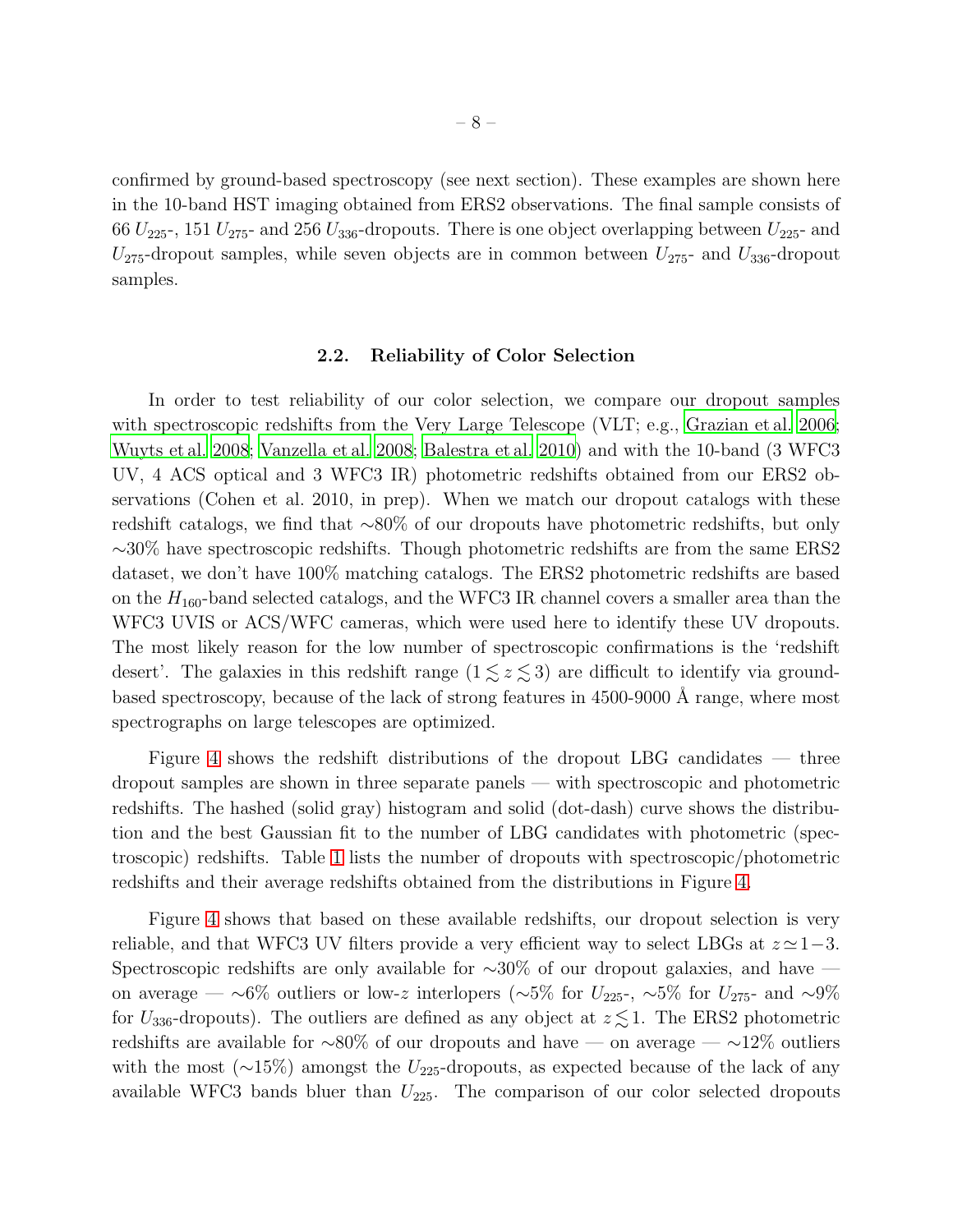with spectroscopic and photometric redshifts show that the fraction of outliers in both cases are comparable or better than the fraction of outliers in spectroscopic follow-up surveys of star-forming galaxies and dropout selected LBGs at  $z \approx 1.5-3.4$ , which is about ∼5-15% [\(Steidel et al. 2003](#page-17-17), [2004;](#page-17-18) [Reddy et al. 2008;](#page-17-3) [Ly et al. 2009](#page-17-7)). A similar comparison with publicly available photometric redshifts (e.g., [Wuyts et al. 2008;](#page-17-15) [Santini et al. 2009\)](#page-17-19) shows that they have a higher percentage of outliers  $(\sim 17\%)$ , because these large surveys have mostly shallow ground-based near-UV data which cannot go bluer than  $\sim$ 3000 Å, because of the atmospheric cut-off. Therefore, space-based WFC3 UV data are essential to get accurate photometric redshifts for these lower redshift galaxies  $(z \approx 1-3)$ .

The average spectroscopic or photometric redshift for  $U_{336}$ -dropouts from Figure [4](#page-21-0) is  $z \approx 2.4$ , but based on the location of the Lyman break (Figure [1\)](#page-18-0), the average redshift for  $U_{336}$ -dropouts should be about  $z \sim 3.0$ . We have identified small number of brighter  $(\lesssim 26.0 \text{ mag})$  LBG candidates at  $z \gtrsim 2.8$ , but we are missing a significant number of fainter (> 26.0 mag) LBG candidates at these redshifts. The main reason is that we require redder colors  $(U_{336} - B_{435} \geq 2.0$  mag) to select higher redshift galaxies in this dropout sample, because the Ly $\alpha$  forest absorption at 912-1216 Å begins to increasingly affect the  $U_{336}$  band at these redshifts. This implies that we need the  $U_{336}$  images to be ∼1–1.5 mag deeper to consistently select all dropouts at  $z \gtrsim 2.8$ , improve the photometric redshift distribution, and lower the number of outliers for this sample. Therefore, we have a relatively smaller number of LBG candidates (within our magnitude limit) at  $z \gtrsim 2.8$  in the  $U_{336}$ -dropouts sample.

#### 3. Results and Discussion

#### 3.1. Number Counts

<span id="page-10-1"></span><span id="page-10-0"></span>The observed raw number counts of LBG candidates at  $z \approx 1-3$  at a rest-frame wavelength of  $1700 \text{ Å}$  are shown in Figure [5.](#page-22-0) When we combine all three dropout samples, the average photometric redshift is z ≃2.2. For proper comparison, these number counts are *not* corrected for incompleteness or cosmic variance, and therefore, the counts start to drop at fainter magnitudes  $(\gtrsim 26.0 \text{ mag})$ . Figure [5](#page-22-0) (top panel) shows number counts (in number per arcmin<sup>2</sup> per 0.5 mag bin) of *all* dropouts (z ≃1−3) in our sample compared with other ground-based and space-based LBG surveys [\(Steidel et al. 1999](#page-17-1); [Nonino et al. 2009;](#page-17-20) [Ly et al.](#page-17-7) [2009\)](#page-17-7) at  $z \approx 2-3$ . We have also plotted  $z \approx 4-6$  number counts from [Bouwens et al. \(2007\)](#page-16-1) to show the change in the surface densities (number per arcmin<sup>2</sup>) as a function of redshift.

[Steidel et al. \(1999](#page-17-1),  $z \approx 3$ ) used ground-based imaging in ∼14 fields, with each field observed for many kilo-seconds (ks), followed by ground-based spectroscopy to confirm many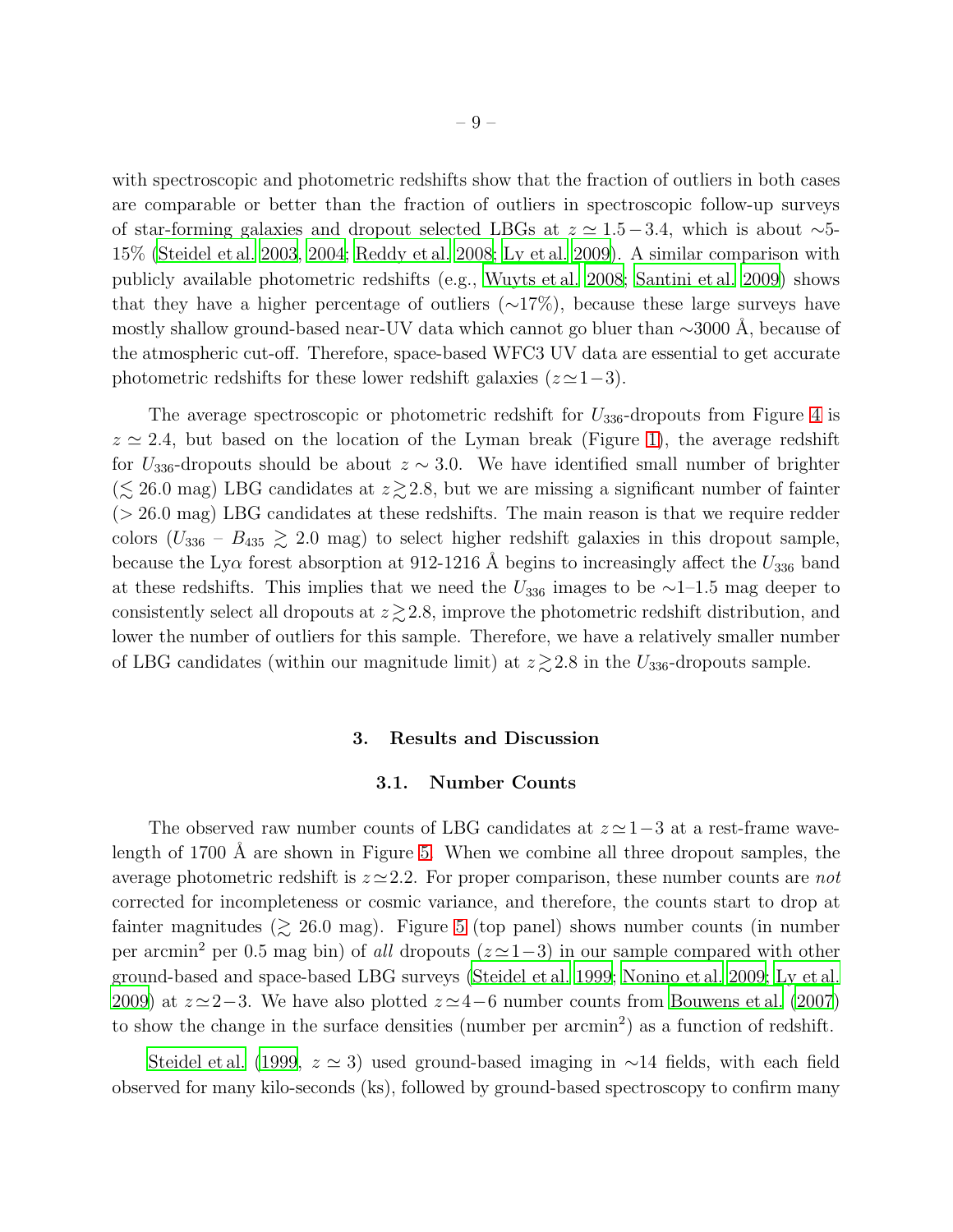of their color selected candidates. The [Steidel et al. \(1999\)](#page-17-1) selection was based on LBG color criteria down to AB∼25 mag. [Nonino et al. \(2009\)](#page-17-20) observed the GOODS-South field using VLT/VIMOS to get deep U-band imaging (AB∼27 mag). Their number counts for LBG candidates at  $z \approx 3$  shown in Figure [5](#page-22-0) come from the deepest part of the VIMOS field, which covers ∼88 arcmin<sup>2</sup> with exposure time of ∼20 hours (72 ks). On the other hand, [Ly et al.](#page-17-7) [\(2009\)](#page-17-7) observed the Subaru Deep Field [\(Kashikawa et al. 2004](#page-16-17)) using deep (>100 ks) near-UV imaging from the space-based GALEX observations (with ~5" FWHM resolution) to select LBG candidates at  $z \approx 2.2$  down to AB∼25 mag, and used ground-based spectroscopy to confirm many LBGs at  $z \approx 2.2$ .

From Figure [5](#page-22-0) (top panel) we note three major points. First, there is only one spacebased — GALEX — LBG survey at  $z \approx 2.2$  [\(Ly et al. 2009](#page-17-7)), which clearly shows that the WFC3 UV observations — with better sensitivity and resolution — can play a vital role in identifying LBGs at  $z \leq 2.5$ . Secondly, all surveys mentioned above use deep UV imaging with  $\gtrsim 70$  ks exposures, while our WFC3 UV observations are only  $\lesssim 5$  ks (1 to 2 orbits), and still we find that our observations are ∼0.5–1.0 mag deeper compared to some of these surveys. Finally, our numbers agree very well with the decreasing trend of LBG surface densities as a function of redshift from  $z \approx 2.0$  to 6.0, which we will address quantitatively in the next section.

The bottom panel of Figure [5](#page-22-0) shows number counts for each dropout sample. The  $U_{275}$ and  $U_{336}$ -dropout samples show comparable number counts and agree generally with surveys at higher redshifts, but the  $U_{225}$ -dropouts show lower number counts. Given the trend with redshift shown by other samples in the upper panel of Figure [5,](#page-22-0) we would expect more  $U_{225}$ dropouts than other dropouts at higher redshifts. The numbers are smaller than expected because of the conservative selection criteria we applied owing to the absence of a second filter below the Lyman break (see  $\S 2.1$ ) to confirm our dropout selection. This approach led us to small numbers of  $U_{225}$ -dropouts in a relatively narrow redshift range around  $z \approx 1.7$ . Hence, we don't have a fully representative  $U_{225}$ -dropout sample, but with the future deeper observations we can use a somewhat more liberal selection criteria to get better statistics for this sample.

#### 3.2. Determination of the UV Luminosity Function

<span id="page-11-0"></span>We calculated the rest-frame UV luminosity functions (LF) using the  $V_{\text{eff}}$  method (e.g., [Steidel et al. 1999;](#page-17-1) [Sawicki & Thompson 2006;](#page-17-2) [Ly et al. 2009](#page-17-7)) in 0.5 mag wide bins. The absolute magnitudes of LBG candidates were measured in the observed bands that are equivalent to rest-frame 1500 Å to minimizes  $k$ -corrections, and using the average redshift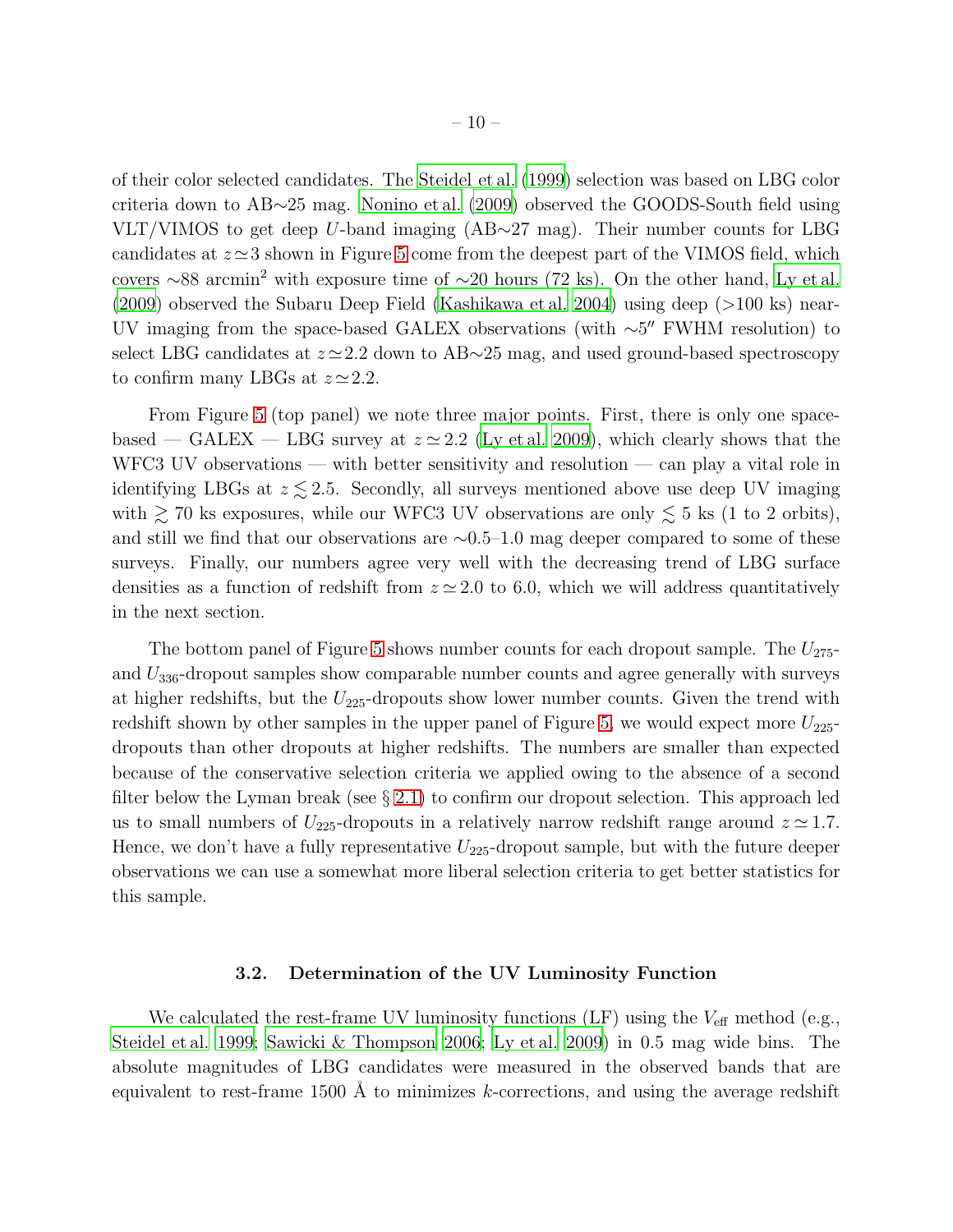for each object in each sample ( $z \approx 1.7, 2.1, 2.7$ , respectively). These absolute magnitudes are uncorrected for internal dust absorption.

We compute LFs for the three dropout samples:  $U_{225}$ -dropouts ( $z \approx 1.7$  LBG candidates),  $U_{275}$ -dropouts ( $z \approx 2.1$  LBG candidates), and  $U_{336}$ -dropouts ( $z \approx 2.7$  LBG candidates). Figure [6](#page-23-0) shows the LFs for these three dropout samples. We model these LFs with a standard Schechter function [\(Schechter 1976\)](#page-17-21), which is parametrized by the characteristic absolute magnitude  $(M^*)$ , the normalization  $(\phi^*)$ , and the faint-end slope  $(\alpha)$ . The shaded gray regions in Figure [6](#page-23-0) show the uncertainty in the LF based on  $1-\sigma$  uncertainty in  $M^*$ and  $\alpha$ . Table [2](#page-25-0) lists the best-fit Schechter function parameters  $M^*$ ,  $\alpha$  and  $\phi^*$  for these three dropout samples.

To investigate incompleteness in each redshift bin, we ran simulations to calculate  $P(m, z)$ , which is the probability that a galaxy of apparent magnitude m and at redshift z will be detected in the image *and* will meet our color selection criteria. In these simulations, large numbers of artificial objects with a range of redshifts and magnitudes were added to the real ERS2 images, and then recovered using exactly the same method and selection criteria that were employed for the real observations. For these simulations, we used BC03 models assuming Salpeter Initial Mass Function (IMF), constant SFR, solar metallicity,  $E(B-V) = 0.0 - 0.3$ , an age of 1 Gyr with different redshift range for each sample and varying magnitudes. These models were used to generate color and extinction properties of our artificial objects. We chose artificial objects to be point-like sources. The selection function obtained from this exercise (adding and recovering artificial objects) is similar in shape as the distributions in Figure [4,](#page-21-0) and the mean redshift value obtained from these simulations (for each sample) is within 1-sigma of the mean value obtained in Figure [4.](#page-21-0) These  $P(m, z)$ estimates were used to determine  $V_{\text{eff}}$  for the LF.

We did not make the corrections for interlopers in our LF estimates. There are five main reasons for this. First, we have checked our LFs by boosting the errors by 10%, and we find that the best fit values remain the same, while the uncertainties on these values increases slightly. Second, the limited number of spectroscopic redshifts  $(\leq 30\%$  candidates have spectroscopic redshifts) does not give us a correct estimate of interlopers in our color selected sample. Third, the total fraction of spectroscopic interlopers is very small ( $\lesssim 9\%$ ), and when we subdivide them as a function of magnitude it is even smaller. Fourth, the estimate of interlopers based on photometric redshifts is not very accurate because of uncertainty in the photometric redshifts. Though the ERS2 photometric redshifts (Cohen et al. 2010, in prep) are better than some of the publicly available photometric redshifts, they are still uncertain by a few percent. Finally, for the  $U_{275}$ - and  $U_{336}$ -dropouts the faintest bin is most affected by the interlopers, but that data point is already uncertain because of very few objects in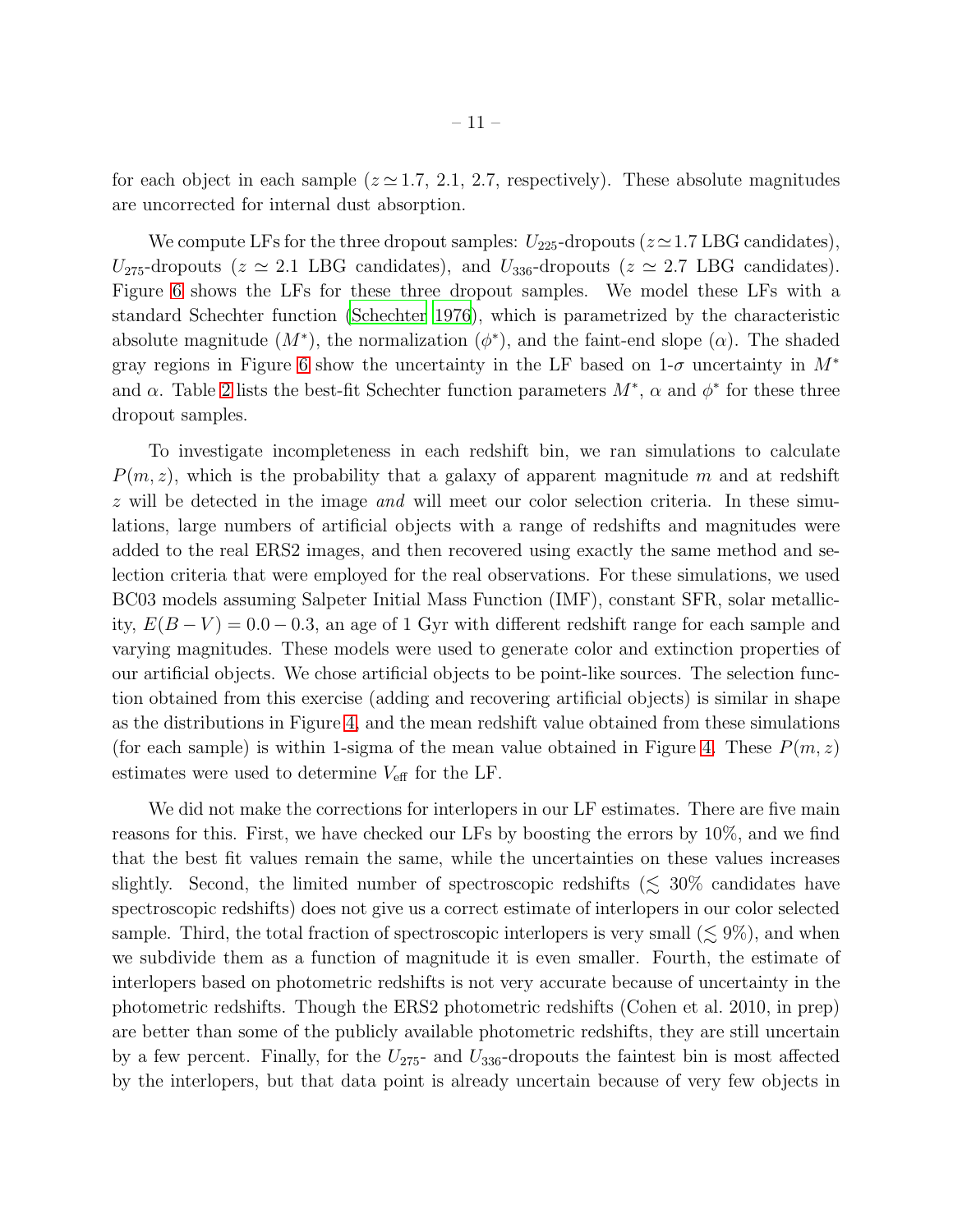that bin.

#### *3.2.1. Luminosity Functions*

The leftmost panel of Figure [6](#page-23-0) shows the resulting LF for  $U_{225}$ -dropouts. The three brightest bins contain on average 3 objects per bin, and hence they are more uncertain. That leaves us with only three data points with a statistically significant number of objects. It is not possible to fit a Schechter function to three data points by keeping all three parameters free. In the absence of deeper data, we fix the faint-end slope,  $\alpha$ , based on the best-fit observed trend between redshifts and  $\alpha$  for LBGs at  $z \approx 1.5-8$  (Figure [7\)](#page-24-0). The best-fit parameters for this dropout sample are meant to be mostly illustrative due to low number statistics. The middle panel of Figure [6](#page-23-0) shows the LF for the  $U_{275}$ -dropouts and the rightmost panel shows the LF for the  $U_{336}$ -dropouts. It is difficult to estimate the faint-end slope from these observations, as we can see from the uncertain faintest point in the LFs of  $U_{275}$ - and the  $U_{336}$ -dropouts. Though our best-fit estimates are very close to what we expect at these redshifts ( $z \approx 1-3$ ) from other studies (e.g., [Steidel et al. 1999](#page-17-1); [Ly et al. 2009\)](#page-17-7) at nearby redshifts, we will need deeper (∼1–2 mag) UV observations to properly constrain the faintend slope for these three dropout samples.

## *3.2.2. Redshift Evolution of* M<sup>∗</sup> *and* α

In general, it is not straightforward to directly compare our LFs with those from previous studies. First, our redshift range is different, and this is the first time that this camera and filter set have been used to select LBGs. Secondly, in some cases the adopted cosmologies are slightly different. It is well known (e.g., [Sawicki & Thompson 2006\)](#page-17-2) that the derived LFs strongly depends on the assumed cosmological models, but the evolutionary trends seen in the LFs in our three redshift bins are virtually independent of the assumed cosmology. Figure [7](#page-24-0) shows the evolutionary trends in our three redshift bins, as well as comparisons to other studies on LBGs at different redshifts.

The top panel of Figure [7](#page-24-0) shows the faint-end LF slope,  $\alpha$ , as function of redshift. The [Arnouts et al. \(2005\)](#page-16-18)  $z \leq 1.5$  sample is based on the spectroscopically confirmed galaxies with the GALEX near-UV detection ( $\leq 24.5$  mag), and the  $z > 1.5$  sample is based on the photometric redshifts. The [Arnouts et al. \(2005\)](#page-16-18) samples are not selected based on Lyman break color criteria but because of the lack of LBG candidates at  $z \lesssim 2.0$ , we have used this star-forming galaxies sample for comparison. The [Reddy & Steidel \(2009\)](#page-17-22) and the [Ly et al.](#page-17-7)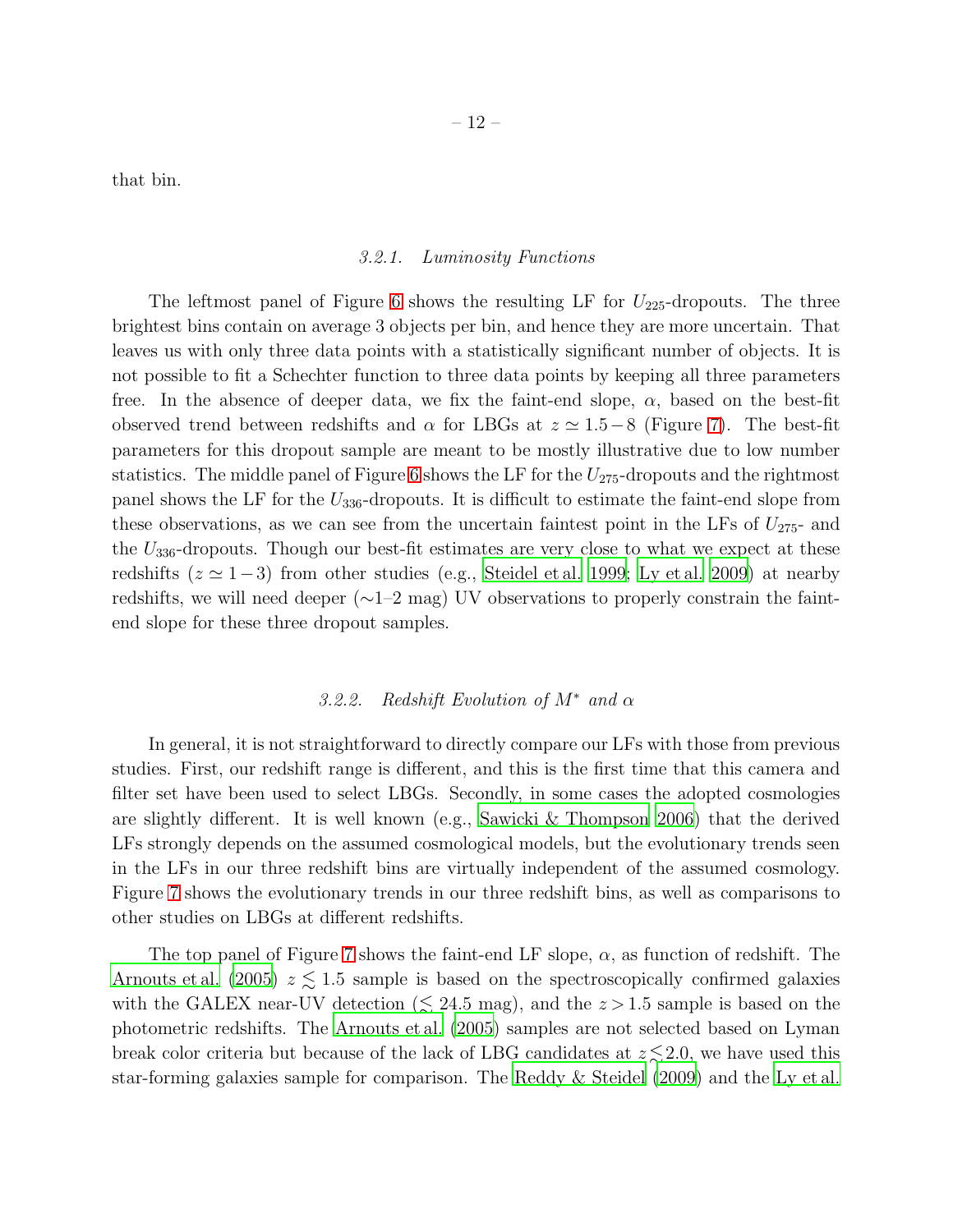[\(2009\)](#page-17-7) samples are dropout selected LBGs at  $z \approx 3$  and  $z \approx 2.2$ , respectively. The black line is the best-fit observed trend between  $\alpha$  and z for LBGs at  $z \approx 1.5-8$ , which is very similar to that of Ryan et al.  $(2007)$ . The observed trend is that as the redshift increases, the faint-end slope,  $\alpha$ , becomes steeper (more negative), illustrating that lower luminosity dwarf galaxies dominate the galaxy population at higher redshifts. Excluding the fixed  $\alpha$ data point at  $z \approx 1.7$ , our data points at  $z \approx 2.1$  and  $z \approx 2.7$  agree very well — within the current uncertainties — with the black line, as well as with other data points in close redshift proximity.

The bottom panel of Figure [7](#page-24-0) shows the characteristic absolute magnitude,  $M^*$ , as a function of redshift. Again, the general observed trend is that as redshift increases, the characteristic absolute magnitude,  $M^*$ , becomes brighter (more negative) until  $z \approx 3.5$ . This trend is considered as an evidence of 'downsizing' galaxy formation scenario (e.g., [Cowie et al.](#page-16-19) [1996\)](#page-16-19), where luminous massive galaxies form at higher redshifts. Our first data point at  $z \approx 1.7$  follows this general trend, but it is more uncertain due to the limited statistics in this dropout sample. The other two data points at  $z \approx 2.1$  and 2.7 fit very well within the evolutionary trend seen at these and higher redshifts. Figure [7](#page-24-0) shows rapid decline of M<sup>∗</sup> between  $z \approx 3$  and extending to  $z \approx 1.5$ . This turnover is well defined in our and [Ly et al.](#page-17-7) [\(2009\)](#page-17-7) samples. It is important for future surveys to exploit the special capabilities of the WFC3 in the near-UV to obtain larger samples to understand the relation between this critical transition in  $M^*$  and physical processes in LBGs at  $z < 3$ .

[Reddy & Steidel \(2009\)](#page-17-22) have used deep ground-based imaging data to constrain the UV LF of the 'BX' (e.g., [Adelberger et al. 2004](#page-16-20)) population at  $1.9 < z < 2.7$ , which selects starforming galaxies based on  $U_nGR$  colors. When we compare our LFs with that of the 'BX' population, we find some differences in  $M^*$  and  $\alpha$  values. First, our  $U_{225}$ -dropout sample has lower redshift ( $z \sim 1.7$ ) compared to the 'BX' population ( $z \sim 2.3$ ), so our M<sup>\*</sup> value  $(-19.43 \text{ mag})$  is fainter than their value of  $-20.70 \text{ mag}$ , and agrees with the general trend discussed above. Second,  $M^*$  values of our  $U_{275}$ -dropout sample and the 'BX' sample agree within our 1- $\sigma$  uncertainty, while the  $\alpha$  is little steeper for the 'BX' sample. We believe that complete agreement between our LBGs sample and the 'BX' sample is not possible, because although the 'BX' selection selects star-forming galaxies, it is very likely that the dropout selected sample at a similar redshift might not be same as the 'BX' selected sample. Some galaxies which are selected through the 'BX' color selection criteria might not be in the dropout selected sample, and vice versa. Therefore, it is difficult to directly compare the 'BX' and the LBG samples, and the differences in these samples could cause the LF parameters at similar redshift to differ (see also [Ly et al. 2009](#page-17-7)).

Therefore, for both  $M^*$  and  $\alpha$  our results agree very well with the expected observed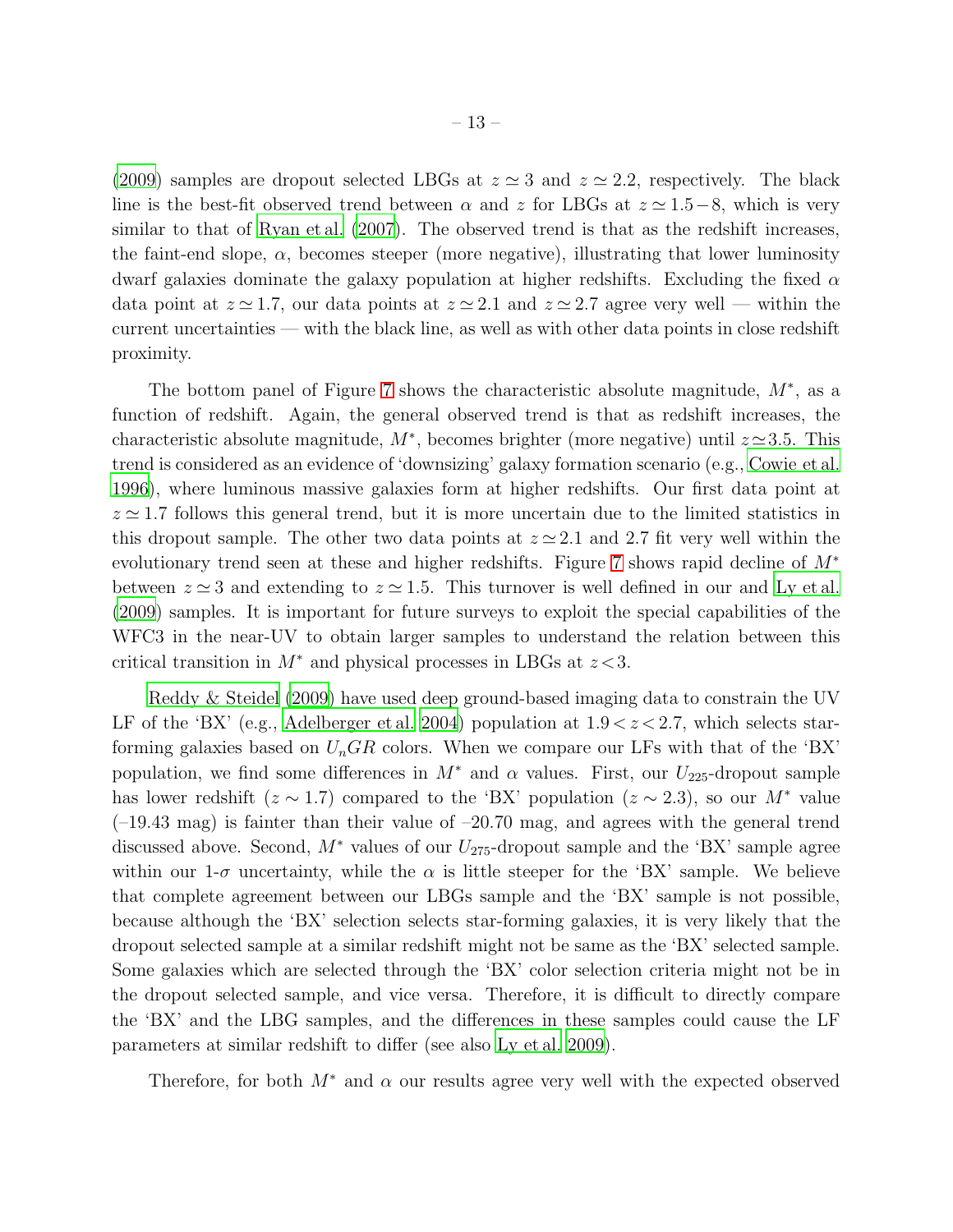trends (Figure [7\)](#page-24-0) as a function of redshift. At lower redshifts  $(z < 3)$ , our data points will help to reduce the gap between the well studied  $z \gtrsim 3$  and  $z \sim 0$  regimes. The agreement with the observed evolutionary trend of  $M^*$  and  $\alpha$  also show the reliability of our LFs, which can be improved with the future deeper and wider WFC3 UV observations (e.g., CANDELS Multi-Cycle Treasury program  $# 12060-12064$ , PI: S. Faber).

#### 4. Summary

<span id="page-15-0"></span>We use newly acquired UV observations from the WFC3 UVIS channel along with existing deep ACS observations of the GOODS program, to identify UV dropout galaxies, which are LBG candidates at  $z \approx 1-3$ . We find 66  $U_{225}$ , 151  $U_{275}$ - and 256  $U_{336}$ -dropouts to a magnitude limit of AB≃26.5 mag. This allows us to estimate rest-frame UV LFs in three redshift bins ( $z \approx 1.7, 2.1, 2.7$ ). Their best-fit Schechter function parameters  $M^*$ ,  $\alpha$  and  $\phi^*$ agree very well with the observed evolution of these parameters with respect to redshift. We need space-based UV imaging to identify and understand the  $z \lesssim 3$  LBGs selected based on their UV dropout signature. The new WFC3 UVIS camera on the HST now allows us to do that with much better sensitivity and resolution than GALEX, and has opened up a new regime of detailed UV imaging studies of low to intermediate redshift ( $z \lesssim 3$ ) LBGs, which is not possible from the ground due to the atmospheric cut-off. The quality of restframe near-UV imaging  $(\geq 3000 \text{ Å})$  of these galaxies greatly exceeds that which can be done with ground-based near-UV observations. Future work will investigate the morphology and stellar populations of these lower redshift LBGs, to better understand their higher redshift counterparts. The upcoming WFC3 UVIS imaging surveys — deep and wide — have the potential to robustly measure the evolution of LBGs at  $z \lesssim 3$ , and — with uniform selection all-the-way to very high redshifts — provide better understanding of very high redshift LBGs.

We thank the referee for helpful comments and suggestions that significantly improved this paper. We thank M. Nonino, C. Ly and their collaborators for providing their LBG number counts. This paper is based on Early Release Science observations made by the WFC3 Scientific Oversight Committee. We are grateful to the Director of the Space Telescope Science Institute for awarding Director's Discretionary time for this program. Finally, we are deeply indebted to the brave astronauts of STS-125 for rejuvenating HST. Support for program #11359 was provided by NASA through a grant from the Space Telescope Science Institute, which is operated by the Association of Universities for Research in Astronomy, Inc., under NASA contract NAS 5-26555.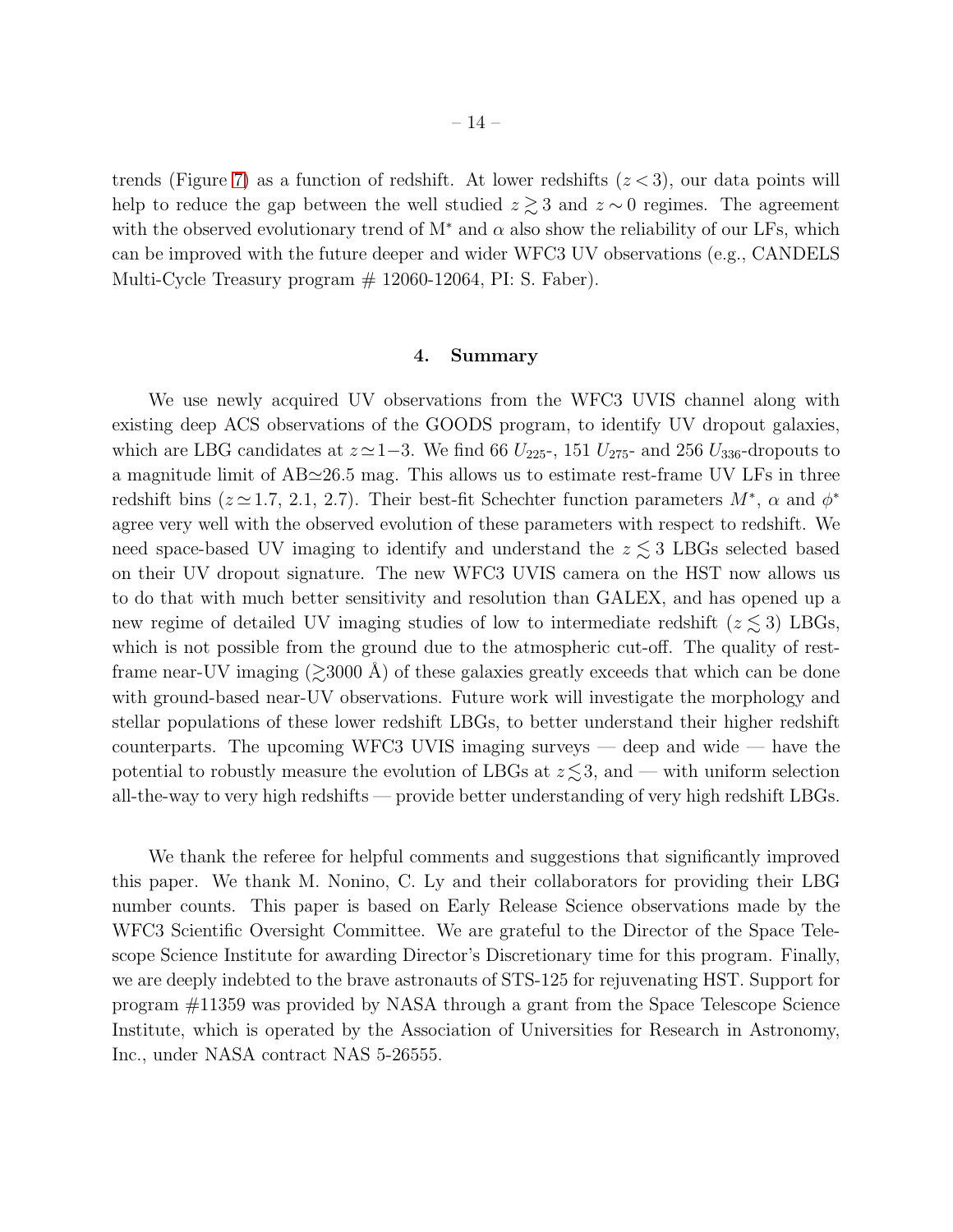#### REFERENCES

- <span id="page-16-20"></span>Adelberger, K. L., Steidel, C. C., Shapley, A. E., et al. 2004, ApJ, 607, 226
- <span id="page-16-18"></span>Arnouts, S., Schiminovich, D., Ilbert, O., et al. 2005, ApJ, 619, L43
- <span id="page-16-16"></span>Balestra, I., Mainieri, V., Popesso, P., et al. 2010, A&A, 512, A12
- <span id="page-16-8"></span>Bertin, E., & Arnouts, S. 1996, A&AS, 117, 393
- <span id="page-16-1"></span>Bouwens, R. J., Illingworth, G. D., Franx, M., & Ford, H. 2007, ApJ, 670, 928
- <span id="page-16-3"></span>Bouwens, R. J., Illingworth, G. D., Oesch, P. A., et al. 2010a, ApJ, 709, L133
- <span id="page-16-4"></span>Bouwens, R. J., Illingworth, G. D., Oesch, P. A., et al. 2010b, ApJ, submitted [\(arXiv:1006.4360\)](http://arxiv.org/abs/1006.4360)
- <span id="page-16-11"></span>Bruzual, G., & Charlot, S. 2003, MNRAS, 344, 1000
- <span id="page-16-2"></span>Bunker, A. J., Wilkins, S., Ellis, R., et al. 2010, MNRAS, in press [\(arXiv:0909.2255\)](http://arxiv.org/abs/0909.2255)
- <span id="page-16-13"></span>Coleman, G. D., Wu, C.-C., & Weedman, D. W. 1980, ApJS, 43, 393
- <span id="page-16-19"></span>Cowie, L. L., Songaila, A., Hu, E. M., & Cohen, J. G. 1996, AJ, 112, 839
- <span id="page-16-9"></span>Dickinson, M., Stern, D., Giavalisco, M., et al. 2004, ApJ, 600, L99
- <span id="page-16-5"></span>Giavalisco, M., Ferguson, H. C., Koekemoer, A. M., et al. 2004a, ApJ, 600, L93
- <span id="page-16-14"></span>Giavalisco, M., Dickinson, M., Ferguson, H. C., et al. 2004b, ApJ, 600, L103
- <span id="page-16-15"></span>Grazian, A., Fontana, A., de Santis, C., et al. 2006, A&A, 449, 951
- <span id="page-16-0"></span>Guhathakurta, P., Tyson, J. A., & Majewski, S. R. 1990, ApJ, 357, L9
- <span id="page-16-10"></span>Kalirai, J. S., MacKenty, J., Rajan, A., et al. 2009, Instrument Science Report WFC3 2009-31
- <span id="page-16-17"></span>Kashikawa, N., Shimasaku, K., Yasuda, N., et al. 2004, PASJ, 56, 1011
- <span id="page-16-12"></span>Kinney, A. L., Calzetti, D., Bohlin, R. C., et al. 1996, ApJ, 467, 38
- <span id="page-16-7"></span>Koekemoer, A. M., Fruchter, A. S., Hook, R. N., & Hack, W. 2002, The 2002 *HST* Calibration Workshop, ed. S. Arribas, A. Koekemoer, and B. Whitmore (Baltimore:STScI), 337
- <span id="page-16-6"></span>Komatsu, E., Dunkley, J., Nolta, M. R., et al. 2009, ApJS, 180, 330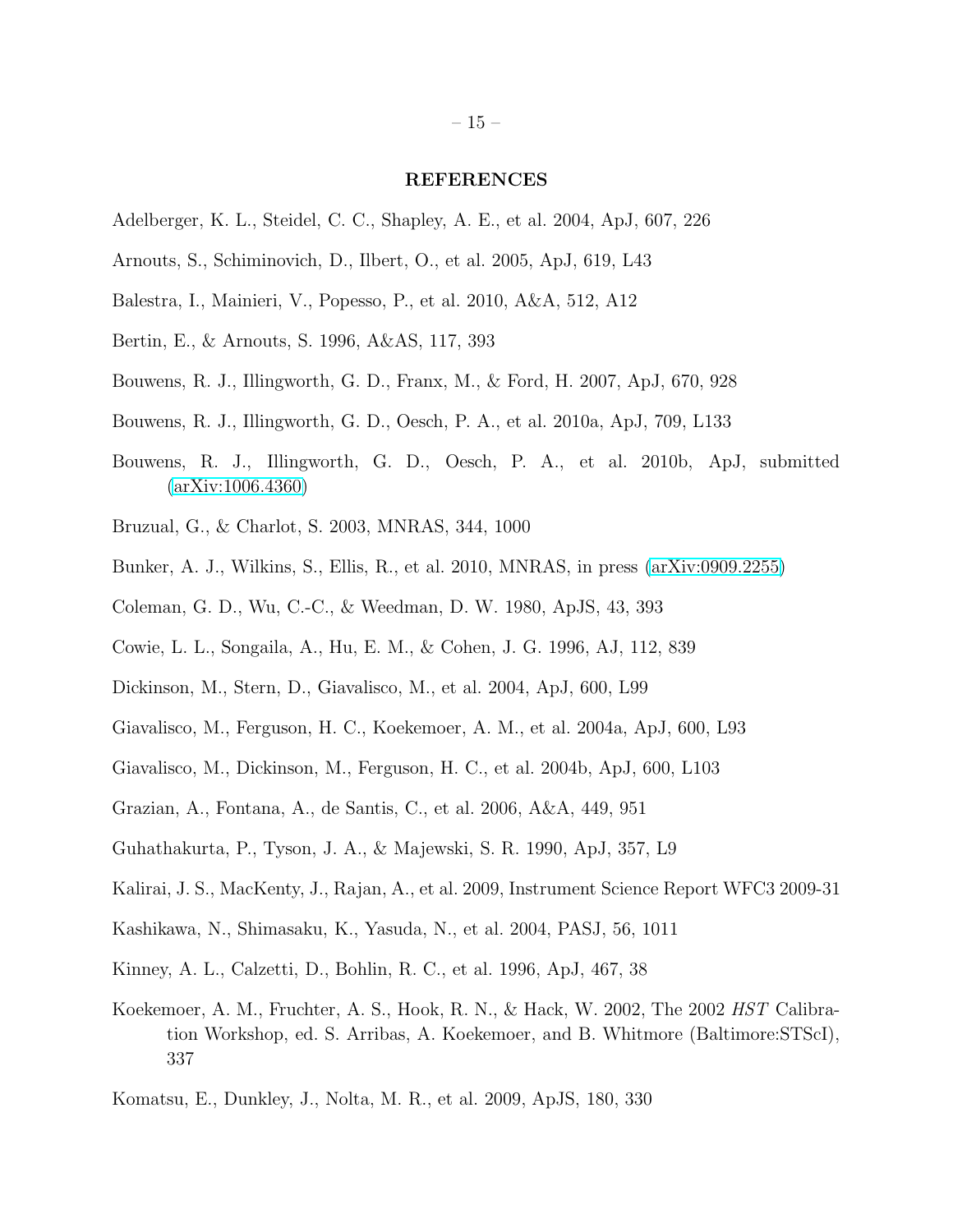- <span id="page-17-8"></span>Labbé, I., González, V., Bouwens, R. J., et al. 2010, ApJ, 708, L26
- <span id="page-17-7"></span>Ly, C., Malkan, M. A., Treu, T., et al. 2009, ApJ, 697, 1410
- <span id="page-17-20"></span>Nonino, M., Dickinson, M., Rosati, P., et al. 2009, ApJS, 183, 244
- <span id="page-17-12"></span>Madau, P. 1995, ApJ, 441, 18
- <span id="page-17-5"></span>Oesch, P. A., Bouwens, R. J., Illingworth, G. D., et al. 2010, ApJ, 709, L16
- <span id="page-17-10"></span>Oke, J. B., & Gunn, J. E. 1983, ApJ, 266, 713
- <span id="page-17-14"></span>Pickles, A. J. 1998, PASP, 110, 863
- <span id="page-17-4"></span>Rafelski, M., Wolfe, A. M., Cooke, J., et al. 2009, ApJ, 703, 2033
- <span id="page-17-3"></span>Reddy, N. A., Steidel, C., Pettini, M., et al. 2008, ApJS, 175, 48
- <span id="page-17-22"></span>Reddy, N. A., & Steidel, C. C. 2009, ApJ, 692, 778
- <span id="page-17-23"></span>Ryan, R. E., Hathi, N. P., Cohen, S. H., et al. 2007, ApJ, 668, 839
- <span id="page-17-19"></span>Santini, P., Fontana, A., Grazian, A., et al. 2009, A&A, 504, 751
- <span id="page-17-2"></span>Sawicki, M., & Thompson, D. 2006, ApJ, 642, 653
- <span id="page-17-21"></span>Schechter, P. 1976, ApJ, 203, 297
- <span id="page-17-9"></span>Stark, D. P., Ellis, R. S., Chiu, K., et al. 2010, MNRAS, submitted [\(arXiv:1003.5244\)](http://arxiv.org/abs/1003.5244)
- <span id="page-17-0"></span>Steidel, C. C., Giavalisco, M., Pettini, M., et al. 1996, ApJ, 462, L17
- <span id="page-17-1"></span>Steidel, C. C., Adelberger, K. L., Giavalisco, M., et al. 1999, ApJ, 519, 1
- <span id="page-17-17"></span>Steidel, C. C., Adelberger, K. L., Shapley, A. E., et al. 2003, ApJ, 592, 728
- <span id="page-17-18"></span>Steidel, C. C., Shapley, A., Pettini, M., et al. 2004, ApJ, 604, 534
- <span id="page-17-16"></span>Vanzella, E., Cristiani, S., Dickinson, M., et al. 2008, A&A, 478, 83
- <span id="page-17-11"></span>Windhorst, R. A., Cohen, S. H., Hathi, N. P., et al. 2010, ApJS, submitted [\(arXiv:1005.2776\)](http://arxiv.org/abs/1005.2776)
- <span id="page-17-15"></span>Wuyts, S., Labb´e, I., Schreiber, N. M. F., et al. 2008, ApJ, 682, 985
- <span id="page-17-6"></span>Yan, H., Windhorst, R. A., Hathi, N. P., et al. 2010, RAA, in press (arXiv: 0910.0077)

<span id="page-17-13"></span>This preprint was prepared with the AAS LAT<sub>E</sub>X macros v5.2.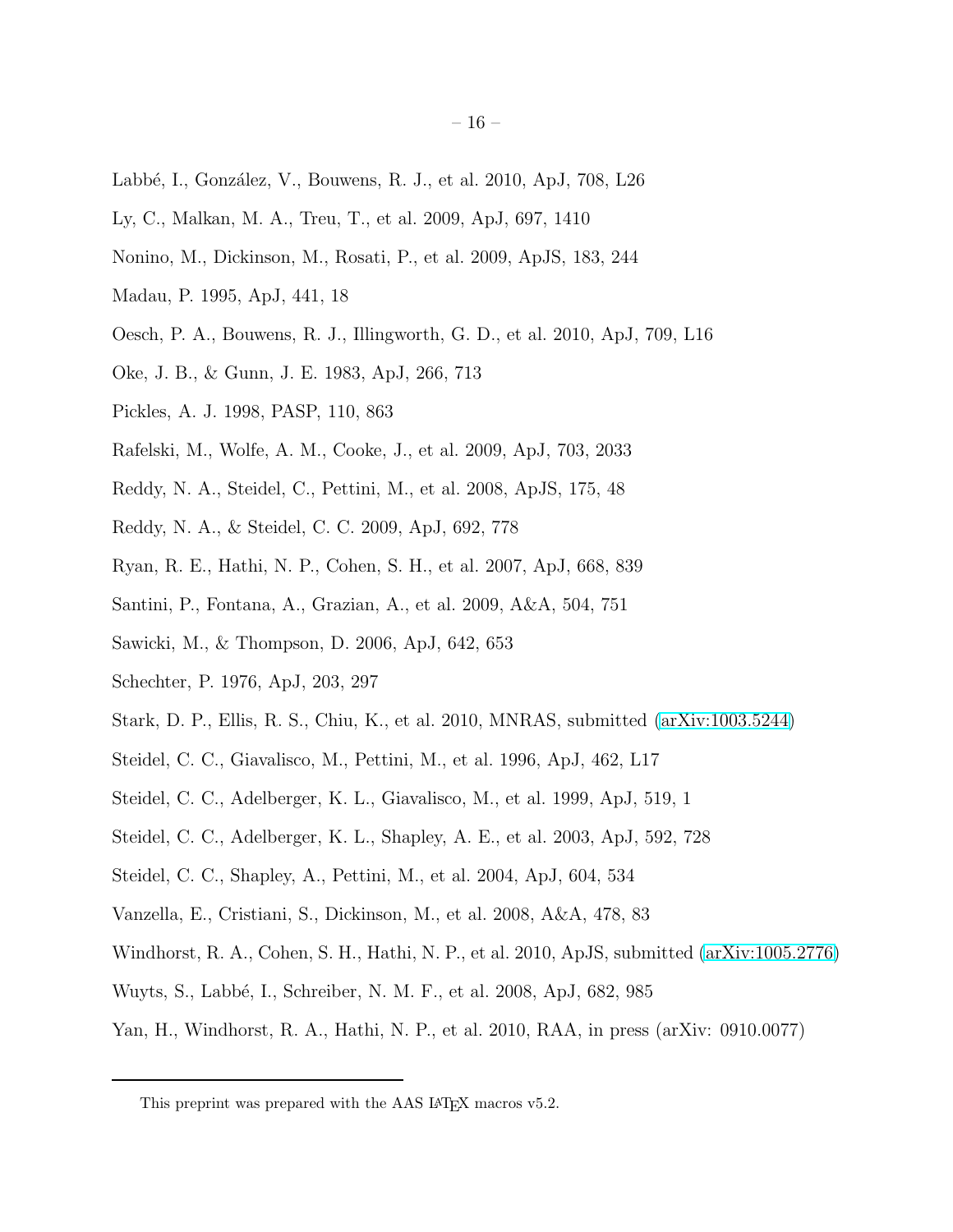

<span id="page-18-0"></span>Fig. 1.— Rest-Frame 912 Å Lyman break at different redshifts is shown with filter transmission curves of three WFC3 UVIS filters and the  $B_{435}$ -band ACS optical filter. It is evident that  $z \approx 1-3$  LBG candidates can be efficiently selected using these three WFC3 UV filters.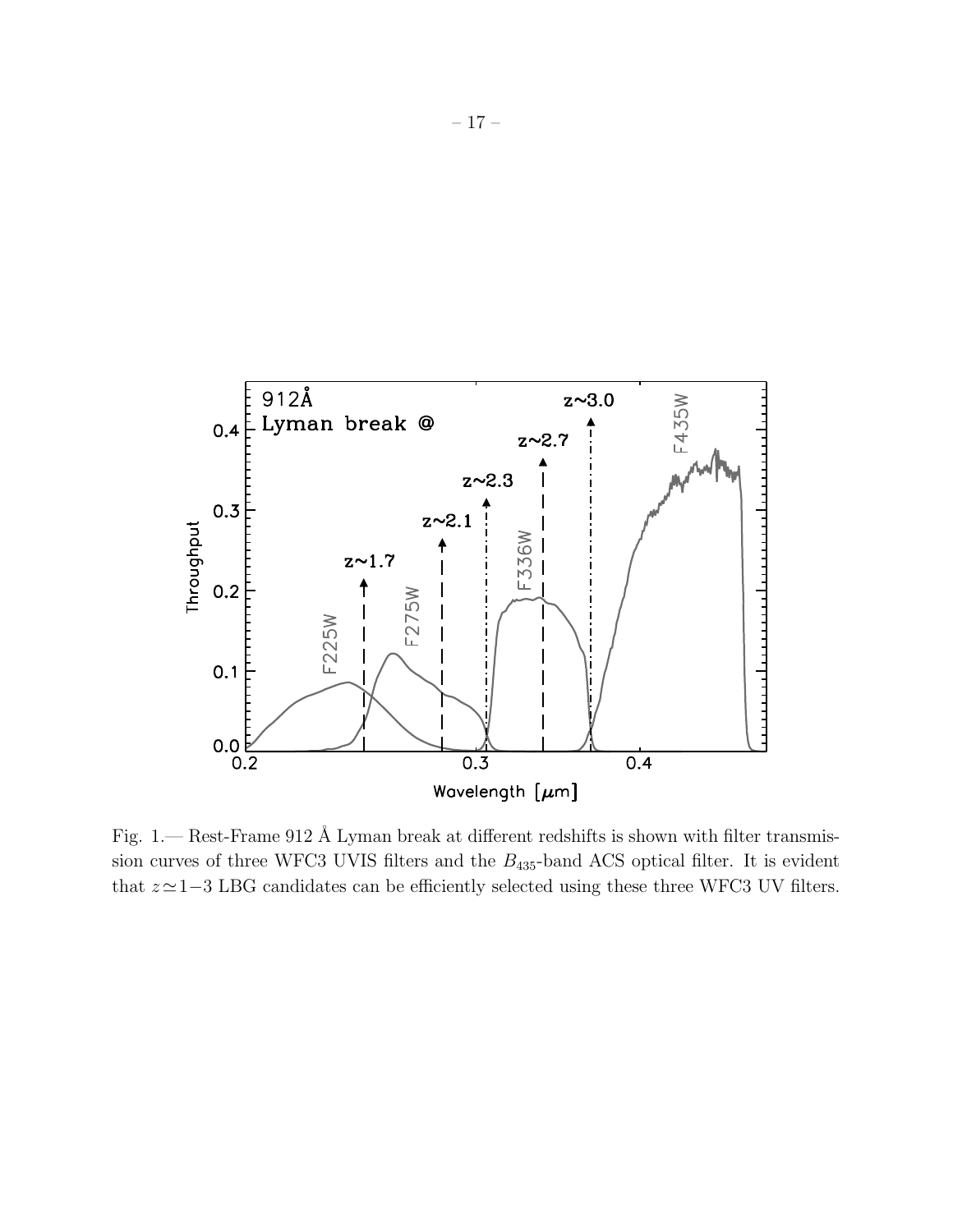

<span id="page-19-0"></span>Fig. 2.— The top three panels show color selection region (gray shaded region) obtained using BC03 star-forming galaxy models with  $E(B-V) = 0, 0.15, 0.30$  mag (solid black lines), expected colors of stars (black dots) from [Pickles \(1998](#page-17-14)), and tracks of low-redshift ellipticals (gray lines) from [Kinney et al. \(1996\)](#page-16-12) and [Coleman et al. \(1980\)](#page-16-13). Though stars clearly land in the selection region, these are easily removed by simple morphological criteria, as in [Windhorst et al. \(2010\)](#page-17-11). [Bottom-Left] shows the color-color plot with the  $U_{225}$ -dropout selection region, [Bottom-Middle] shows the selection of the  $U_{275}$ -dropouts and [Bottom-Right] shows the selection of the  $U_{336}$ -dropouts. The gray data points in the bottom panels are *all* objects in the catalog. Average uncertainties in the color measurements are shown as the error bar in the lower right corner. Red points indicate the selected dropouts, while gray data points in the selected region were excluded by other criterion as given in § [2.1.](#page-6-0)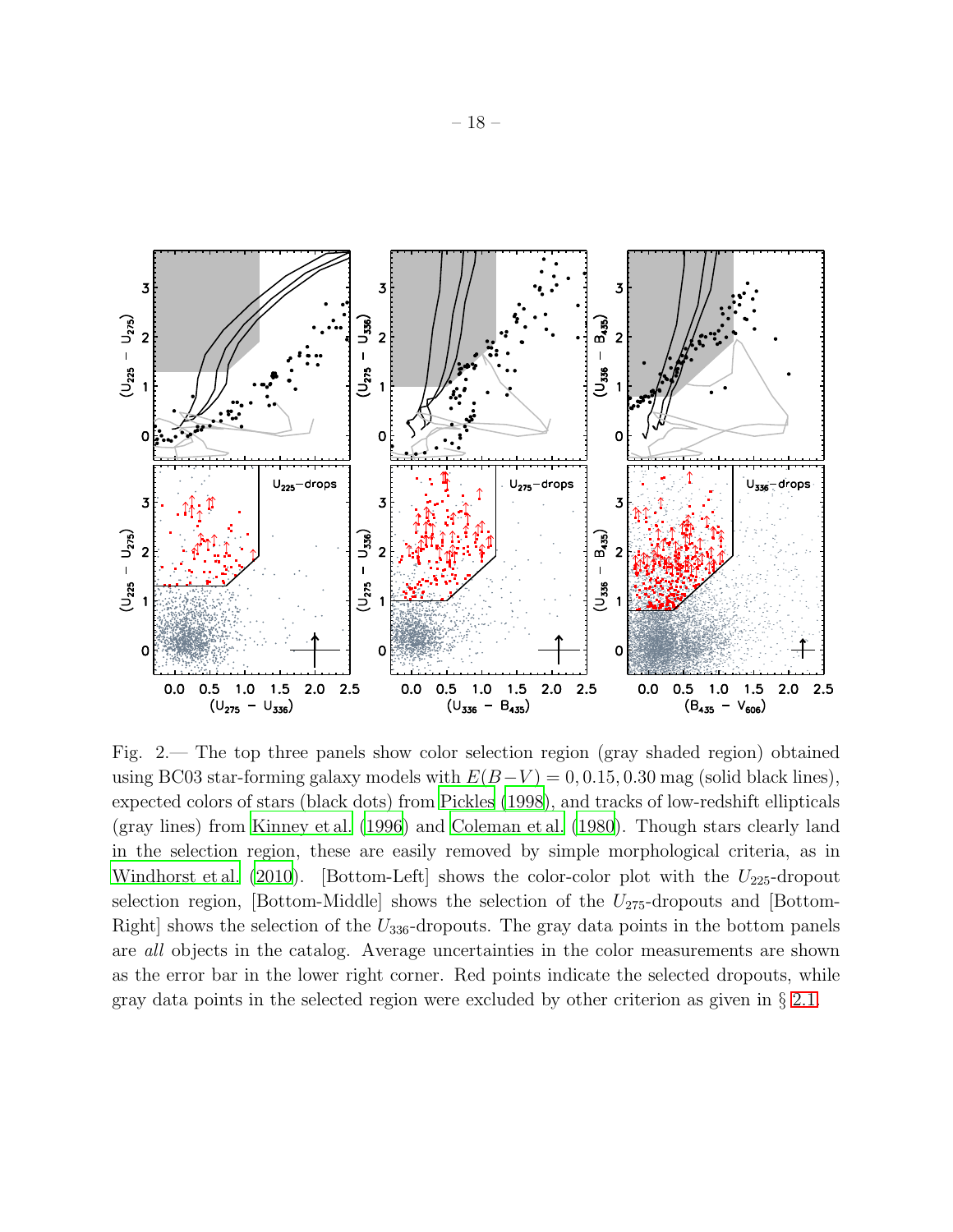

<span id="page-20-0"></span>Fig. 3.— Three examples of color selected UV-dropouts with spectroscopic redshifts are shown here in the 10-band HST imaging from the ERS2 data. The object at the top is a U<sub>225</sub>-dropout ( $V_{606} \sim 24.5$  mag) with a spectroscopic redshift of  $z \approx 1.61$ , the object in the middle is a  $U_{275}$ -dropout ( $V_{606} \sim 23.9$  mag) with  $z \approx 2.04$ , and the object at the bottom is a  $U_{336}$ -dropout ( $V_{606} \sim 24.7$  mag) with  $z \approx 2.69$ . Each stamp is 3″ on a side, has North up, and has a pixel scale of 0.09′′/pixel.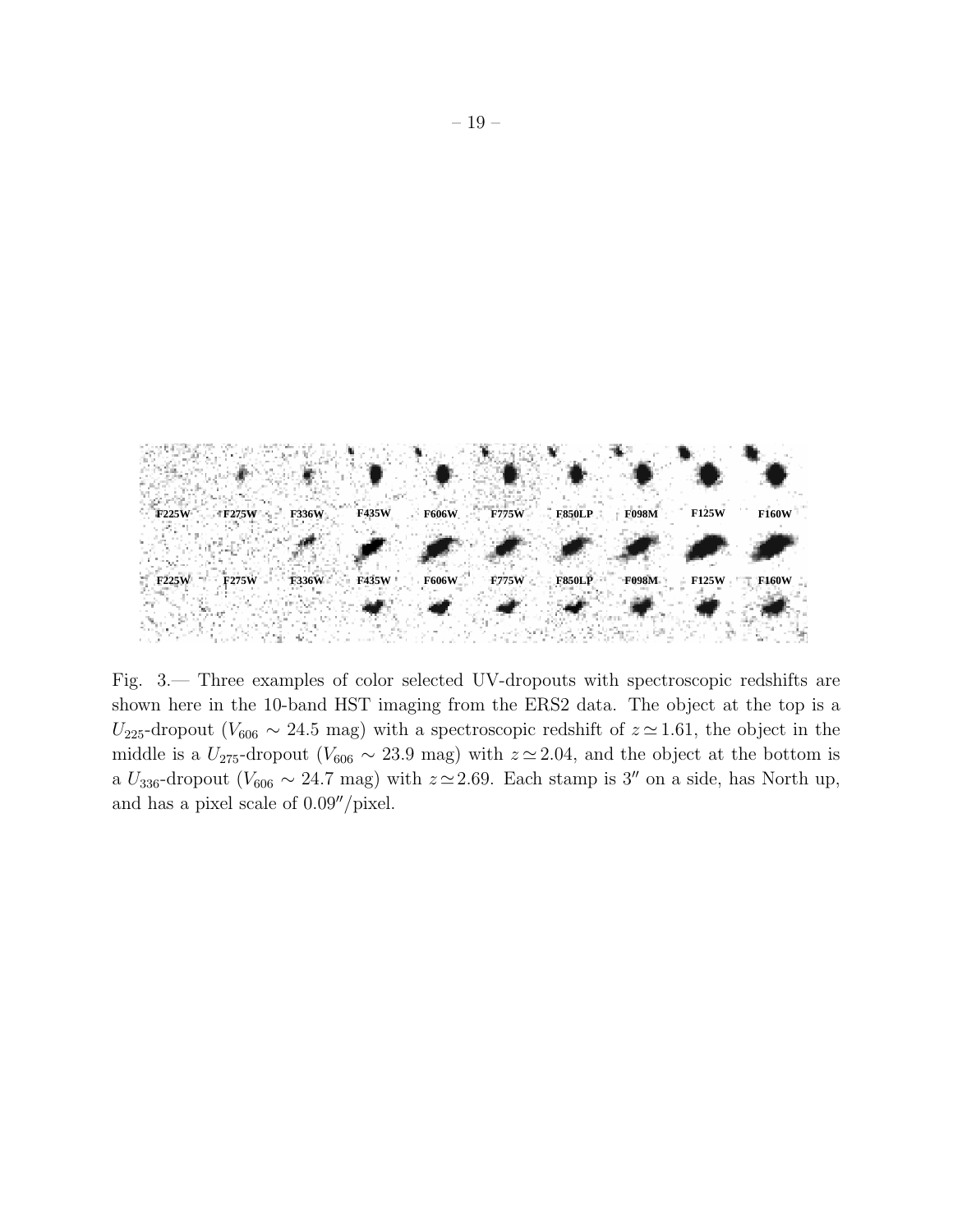

<span id="page-21-0"></span>Fig. 4.— The hashed histogram (solid gray) and solid (dot-dash) curve shows the distribution and the Gaussian fit, respectively, to our LBG candidates with photometric (spectroscopic) redshifts. [Left] shows distribution of 55 (22)  $U_{225}$ -dropouts with photometric (spectroscopic) redshifts. The average redshifts are  $\langle z_{ph} \rangle = 1.51 \pm 0.13$  and  $\langle z_{sp} \rangle = 1.59 \pm 0.22$ , [Middle] shows the distribution of 117 (57)  $U_{275}$ -dropouts with photometric (spectroscopic) redshifts. The average redshifts are  $\langle z_{ph} \rangle = 2.09 \pm 0.42$  and  $\langle z_{sp} \rangle = 2.07 \pm 0.40$ , and [Right] shows the distribution of 203 (52)  $U_{336}$ -dropouts with photometric (spectroscopic) redshifts. The average redshifts are  $\langle z_{ph} \rangle = 2.28 \pm 0.40$  and  $\langle z_{sp} \rangle = 2.40 \pm 0.40$ .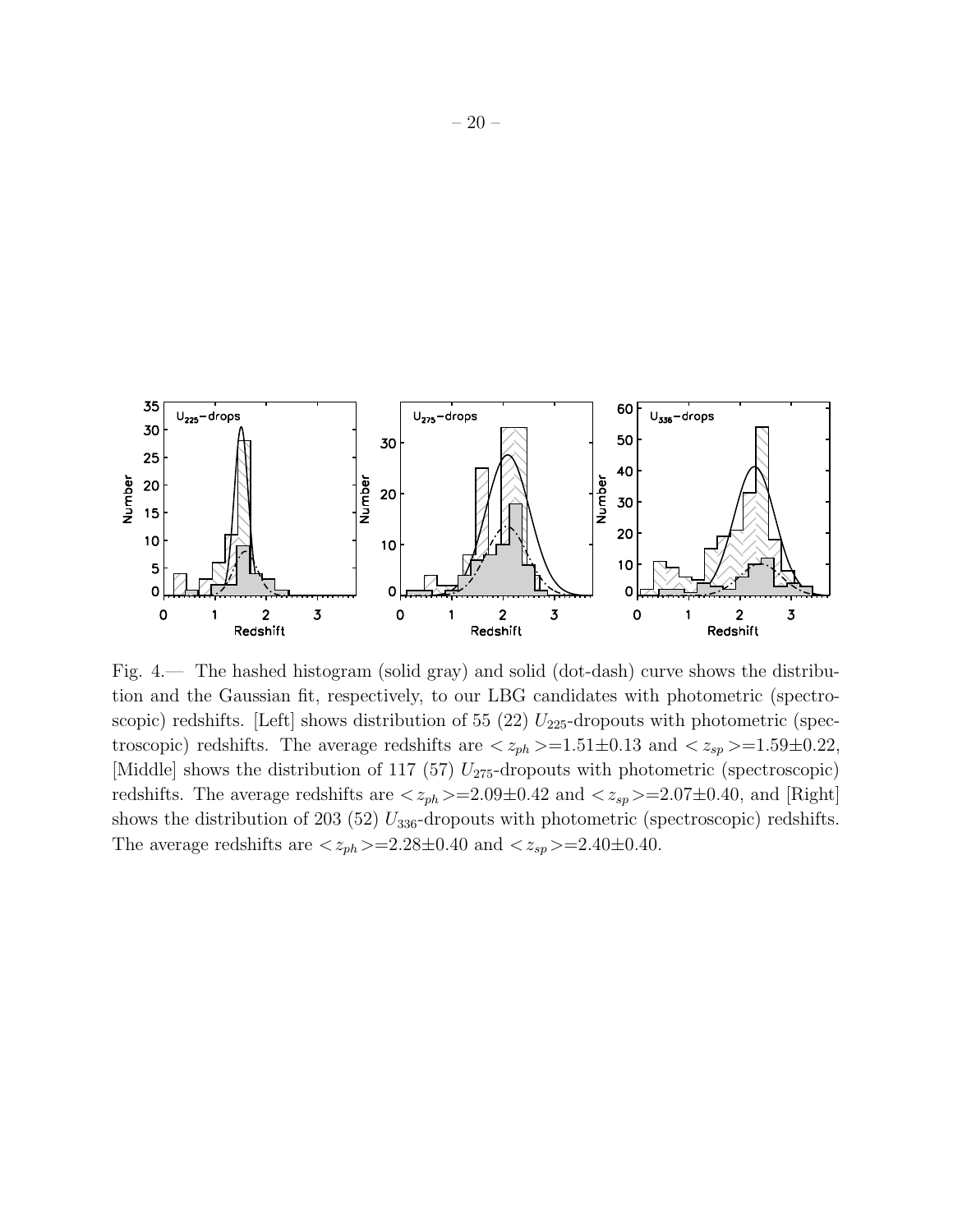

<span id="page-22-0"></span>Fig. 5.— [Top] Rest-frame 1700 Å number counts (i.e., number per arcmin<sup>2</sup> per 0.5 mag bin) of all dropouts  $(z \approx 1-3)$  in our sample shown by black solid circles, along with the studies of [Steidel et al. \(1999,](#page-17-1)  $z \approx 3$ , orange open circles), [Nonino et al. \(2009,](#page-17-20)  $z \approx 3$ , maroon open triangles) and [Ly et al. \(2009,](#page-17-7)  $z \approx 2.2$ , magenta open squares). The red lines are the number counts from [Bouwens et al. \(2007\)](#page-16-1) for LBGs at  $z \approx 4$  (dotted),  $z \approx 5$  (dashed) and  $z \approx 6$  (dot-dash). [Bottom] The bottom panel shows our number counts for each dropout sample ( $U_{225}$ ,  $U_{275}$ ,  $U_{336}$ ). The vertical error bars in our data are  $1\sigma$  Poisson uncertainties.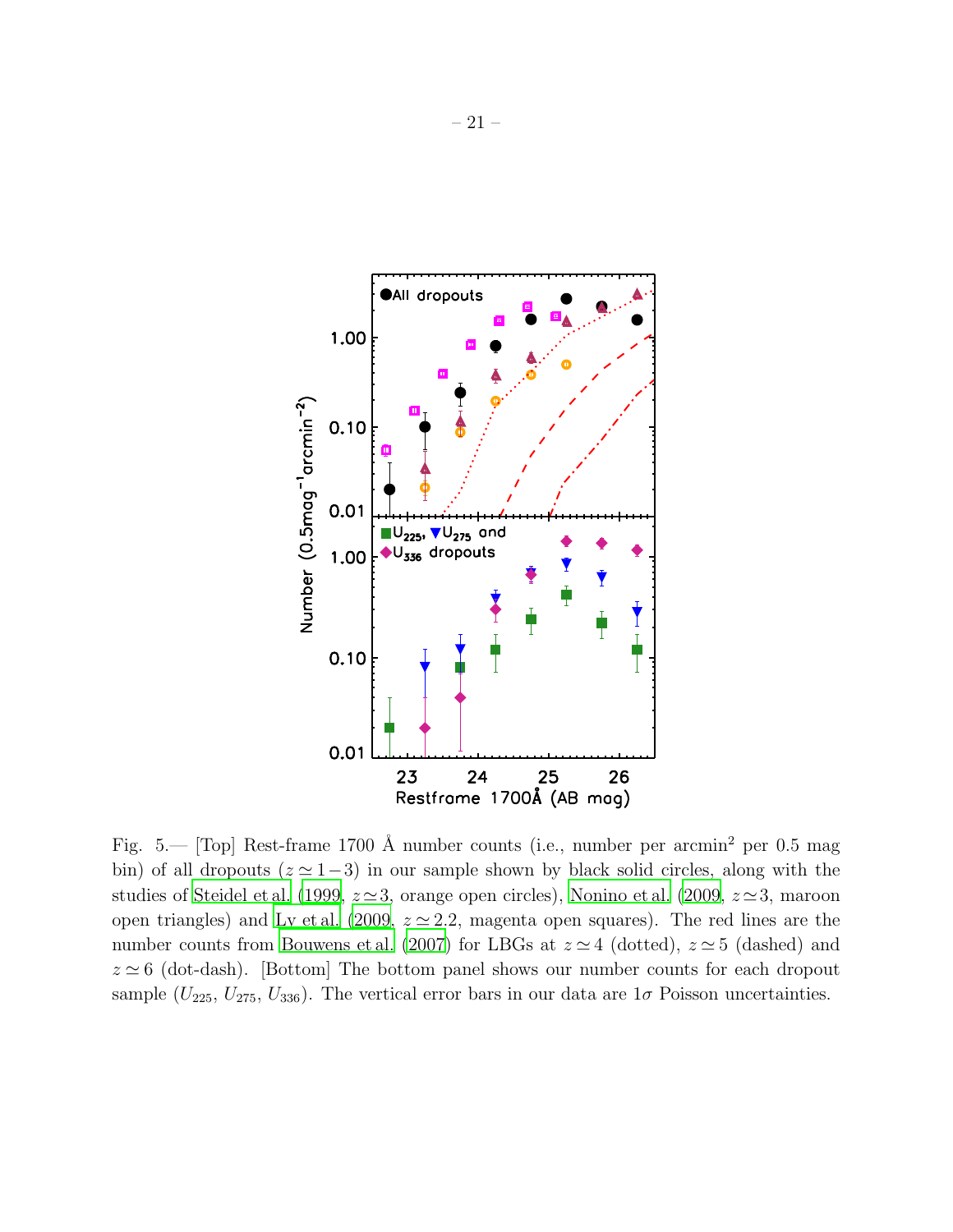

<span id="page-23-0"></span>Fig. 6.— Rest-frame UV luminosity functions for  $z \approx 1-3$ . The best fit Schechter function parameters are shown for each LF. The gray shaded region shows uncertainty in the LF based on 1- $\sigma$  uncertainties in  $\alpha$  and  $M^*$ . In the leftmost panel,  $\alpha$  is kept fixed while fitting the Schechter function, so the uncertainty indicated with the gray shaded region is based on  $1-\sigma$  uncertainty of  $M^*$  only. The more uncertain brightest point in the leftmost panel occurs because of very limited statistics and does not contribute to the best fit parameters, while the uncertain faintest points in the middle and the rightmost panel are at the limit of our observations, and could also be affected by low redshift interlopers. The vertical error bars in our data are  $1\sigma$  Poisson uncertainties.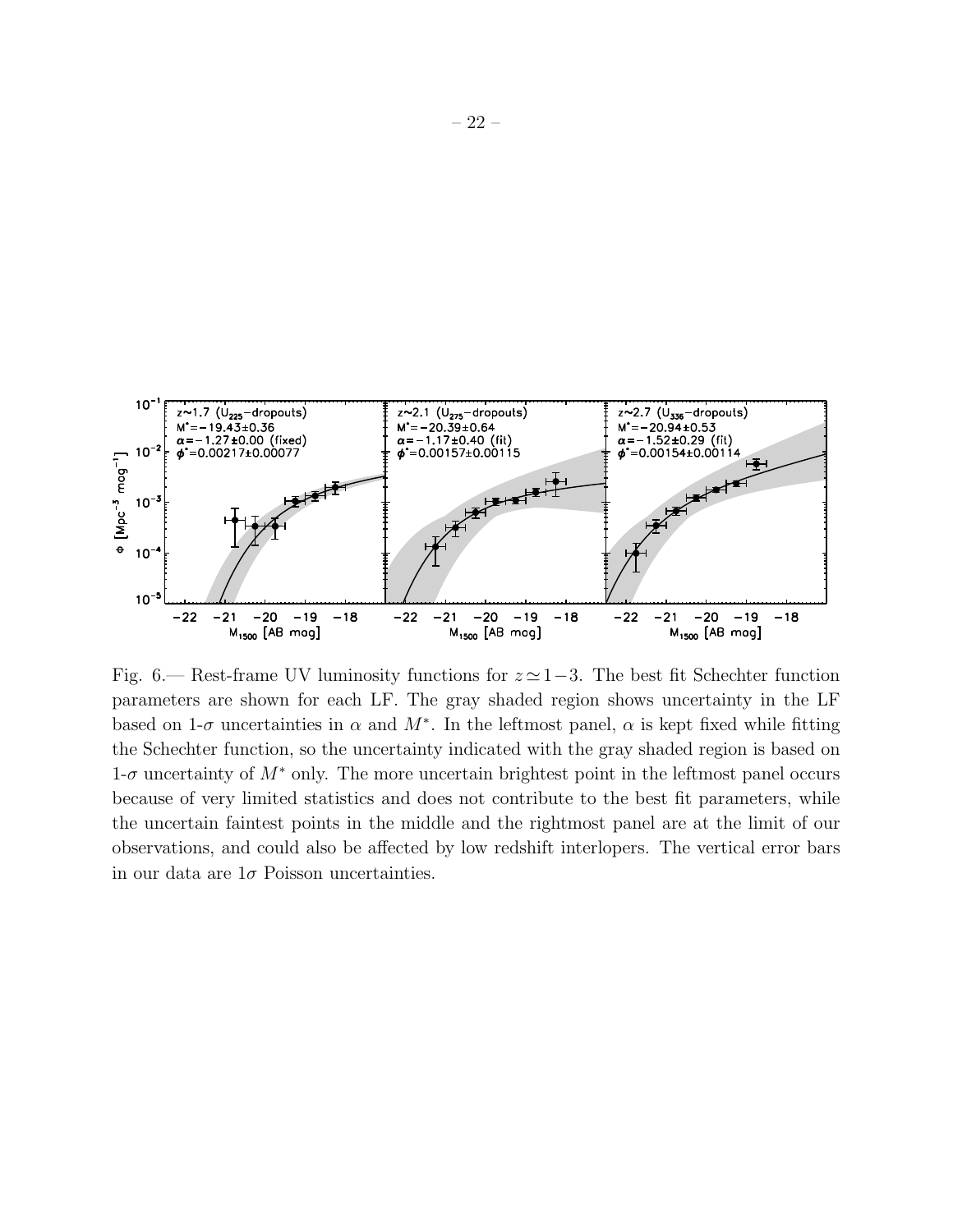

<span id="page-24-0"></span>Fig. 7.— The best fit Schechter function parameters at rest-frame far-UV wavelengths the faint-end slope  $\alpha$  (top panel) and the characteristic absolute magnitude  $M^*$  (bottom panel) — as a function of redshift. The solid black line in the top panel is the best fit  $\alpha$ –z relation for LBGs at  $z \approx 1.5-8$  and extended on both sides by the dashed line. The  $z \approx 1.7 \alpha$  value is fixed because not enough data was available to fit it. The [Arnouts et al.](#page-16-18) [\(2005\)](#page-16-18)  $z \leq 1.5$  sample is based on the spectroscopically confirmed galaxies with the GALEX near-UV detection, and the  $z > 1.5$  sample is based on the photometric redshifts. The [Reddy & Steidel \(2009\)](#page-17-22) and the [Ly et al. \(2009](#page-17-7)) samples are dropout selected LBGs at  $z \approx 3$ and  $z \approx 2.2$ , respectively. The data points at  $z \approx 3-8$  are for LBGs at high redshift. Our results (black filled circles) agree very well with the general evolutionary trend observed for both these parameters.